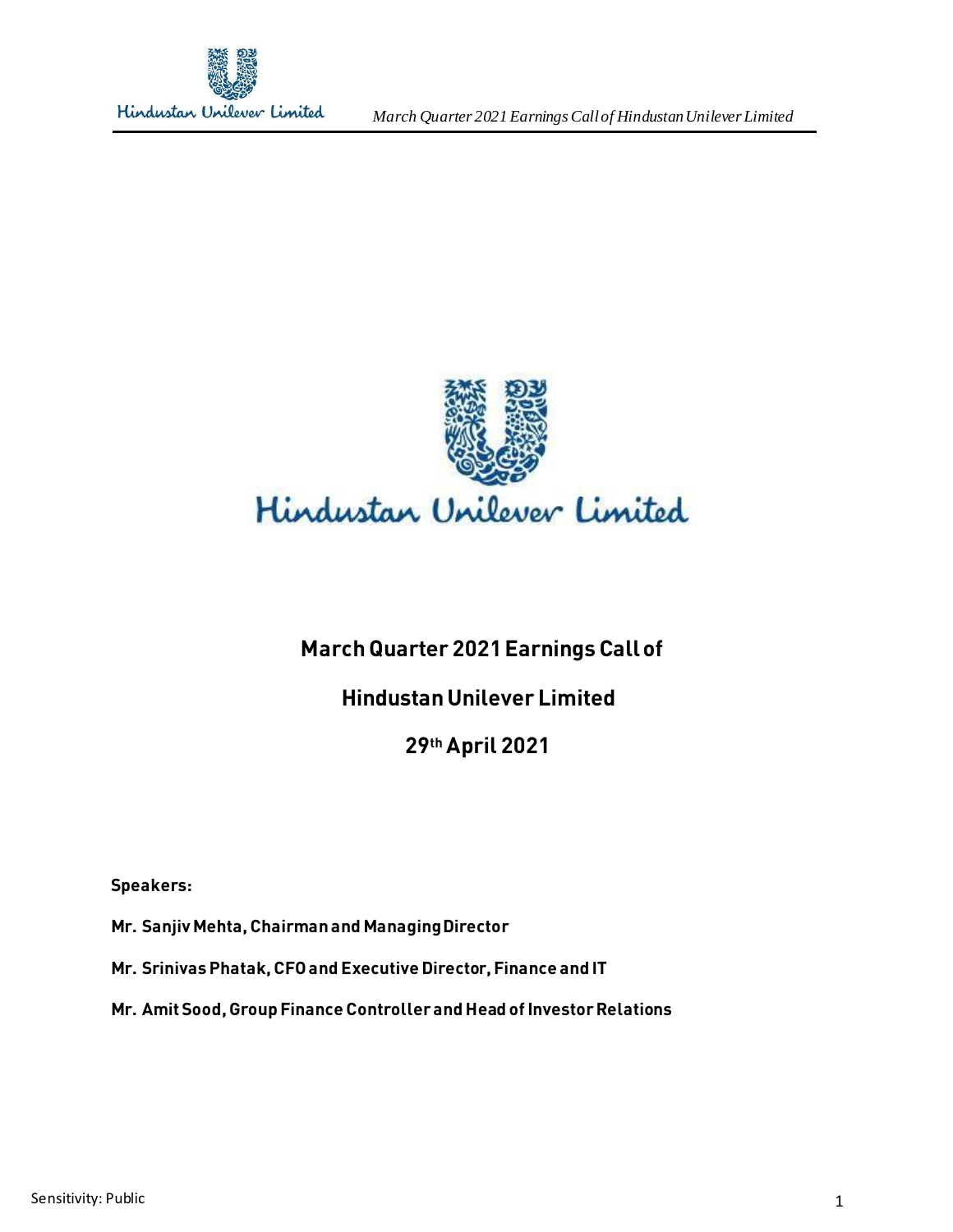

#### **Operator**

Ladies and gentlemen, good day, and welcome to Hindustan Unilever Limited conference call for the results first quarter and financial year ended  $31^{st}$  March, 2021. As a reminder all participant lines will be in the listen-only mode and there will be an opportunity for you to ask questions after the presentation concludes. Please note that this conference is being recorded.

I would now like to hand the conference over to Mr. Amit Sood, Group Controller and Head of Investor Relations. Thank you and over to you, sir.

## **Amit Sood** *Hindustan Unilever Limited -Group Financial Controller & Head of IR*

 Thank you, Janice. Good evening everyone, and welcome to the conference call of Hindustan Unilever Limited. We will be covering this evening the results for the quarter and financial year ended  $31^{st}$ March, 2021.

On the call with me from HUL end is Mr. Sanjiv Mehta, Chairman and Managing Director; Mr. Srinivas Phatak, Chief Financial Officer; and CFO designate, Mr. Ritesh Tiwari. We hope that you are staying safe and healthy.

As is customary, we will start the presentation with Sanjiv sharing his perspective on the market and an overview how we are navigating the current environment. Then Srinivas will share with you our performance for the quarter and financial year with category highlights and our outlook for the future.

Before we get started with the presentation, I would like to draw your attention to the Safe Harbor statement included in the presentation for good order sake. I request all of you to pay close attention to Sanjiv's and Srinivas'smessage over the next 30 minutes. We will be addressing upfront a lot of questions which are likely to be top of mind for analysts and investor community.

With that, over to you, Sanjiv.

#### **Sanjiv Mehta** *Hindustan Unilever Limited*

Good evening everyone and thank you for joining us on the call today. I do hope that you and your loved ones are safe and keeping well in these exceptionally trying times. I, on behalf of Hindustan Unilever, would like to express a heartfelt condolences to those who have lost loved ones. We wish a speedy recovery to those who are battling this virus, and immense gratitude to all the people who are standing up against the adversities and are fighting tirelessly to help keep others safe, especially our frontline heroes.

I would also like to thank every member of Hindustan Unilever for their relentless commitment and dedication in these difficult circumstances. Adversity, they say, is the true test of character, and I'm absolutely certain the country will come out stronger.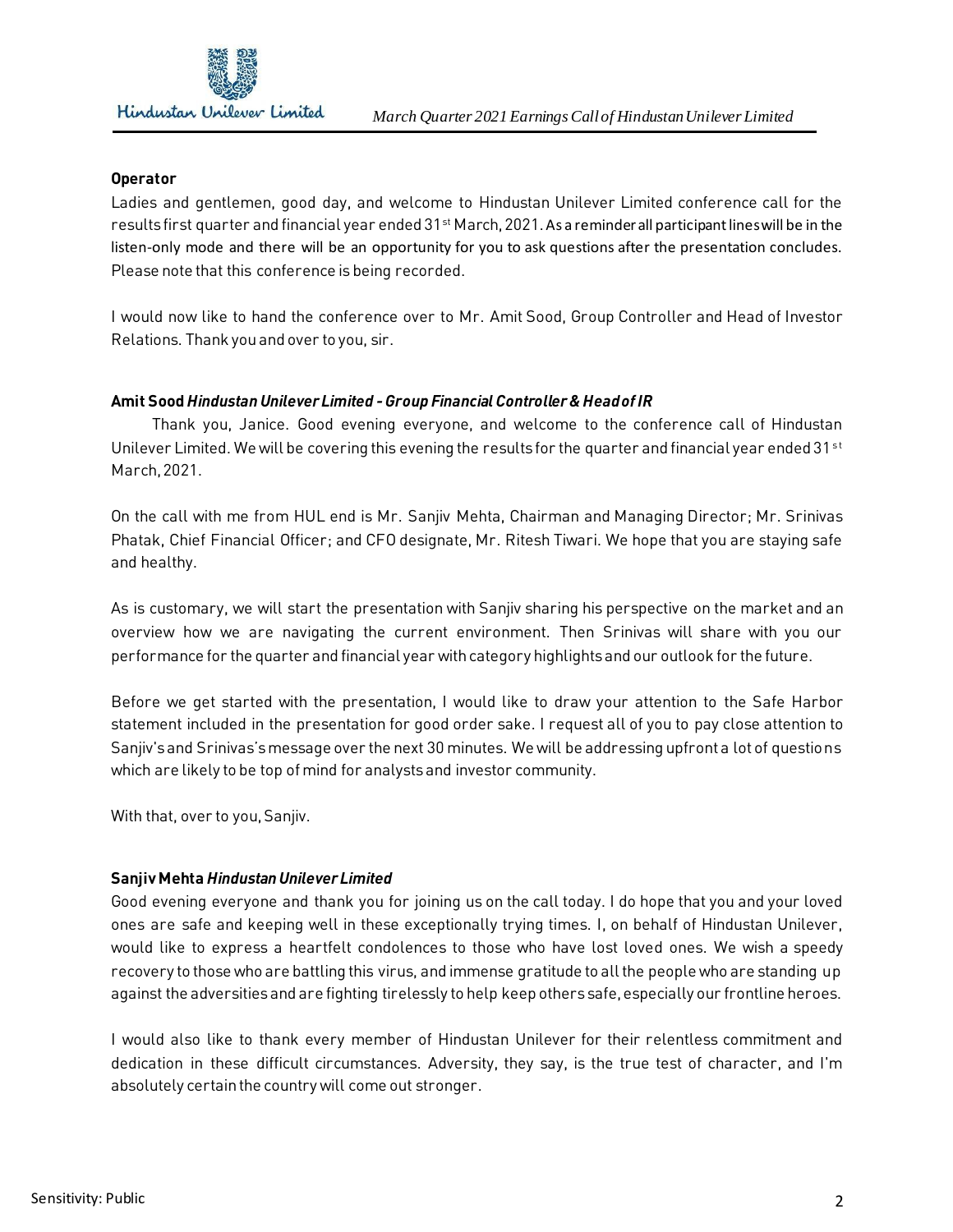

Turning to our results, It is gratifying to bring down the curtains to full year '21 with a solid set of numbers, both on the top line and the bottom line. Our reported turnover grew by 34% and profit after tax increased by 41%. Health Hygiene and nutrition forming, which is approximately 80% of our business continues to perform well for us and grew in high double digits. Discretionary and the out-of-home portfolio mounted a strong recovery in this quarter. This has enabled the business to accelerate momentum sequentially. Our sharp focus on driving volume-led competitive growth has yielded good results as we are gaining relative penetration 87% of our business. Basis in the Kantar Worldpanel on last 3 months basis, 82% of our business is gaining volume share.

This quarter also wraps up our financial year. As I look back on our performance over the year, I'm very pleased with the results. On a full year basis, we have reported a turnover growth of 18% and profit after tax growth of 18%. It is heartening to note that we have crossed the INR 45,000 crore turnover mark. And once again, I would like to thank my team at HUL for the contribution in achieving this feat.

Merger of HUL and GSK, as I always say, is a marriage made in heaven. This month marks the first anniversary of nutrition integration with HUL and what an incredible work this has been. This is one of the biggest mergers in FMCGindustry in India and also in Unilever in recent times. To give you the magnitude, we have onboarded about 3,500 people to create one big HUL family, aligned more than 150 processes, transitioned several applications and move to SAP ERP platform across 40 sites. All these transitions have happened seamlessly during the last 1 year while we were working in a virtual world away from our offices.

On portfolio front, we have expanded our proposition to include the immunity boosting benefits of zinc in Horlicks and have also made strategic intervention into the high sciences category of adult nutrition with a relaunch of plus range from the house of Horlicks. We are putting this proportionate focus behind growing category penetration with the launch of INR 2 sachet and pouch packs, which are 20% cheaper than the earlier packing formats to make our products more accessible. We also expanded Boost footprint nationally.

While we expanded the portfolio offering, we maintained a laser-sharp focus on driving margin synergies through efficient media buying and deployment, savings in overheads and supply chain procurement and from non-material costs. Consequently, our year 1 EBITDA margins at 31.8% are ahead of the acquisition business case. On a like-to-like basis, excluding one-off, we have expanded EBITDA margins for our nutrition business by approximately 370 bps. Since we are driving margins faster, we are reinvesting to grow and recruit new consumers into the category so that we can get on to a virtuous cycle of growth.

At the heart of our compass strategy is the belief that sustainable and purposeful business drives superior long-term performance. That message is more relevant today than ever before. During the year, we responded with speed and agility to protect lives and livelihoods while growing our business. We donated nearly 2 crore soaps and sanitizers to the vulnerable sections of our society and essential workers to help them in the fight against this deadly virus. "Our VirusKi Kadi Todo" campaignreached out to more than 15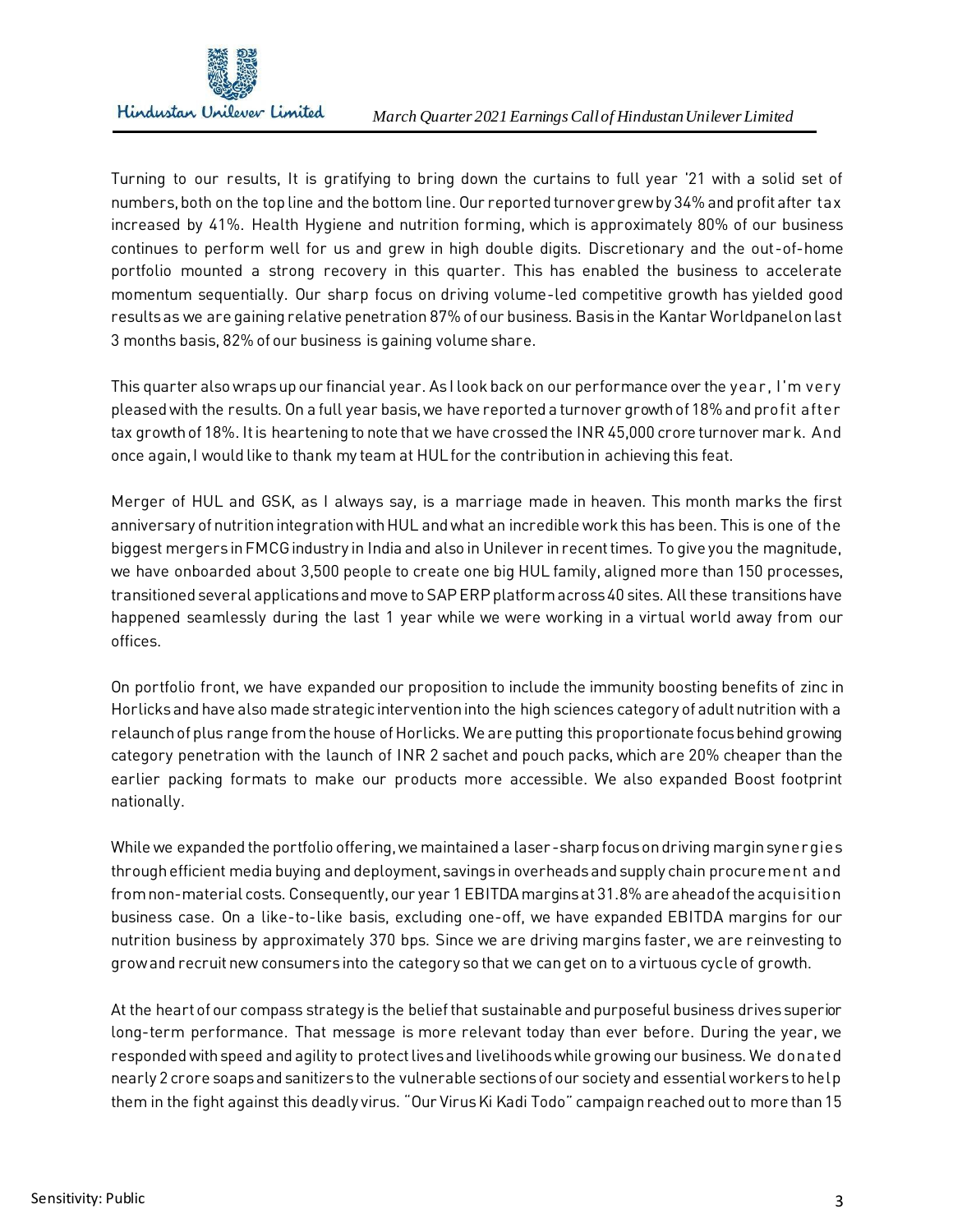

crore households in our country to create awareness and strengthen community response towards COVID-19. Through our initiatives, over 14 lakh individuals were provided with health care and food support. We also donated several much needed medical equipments to hospitals, 75,000 testing kits and assisted in setting up isolation centers.

We are leading a progressive agenda on issues like climate and social inequality. Through, the HUF and its partners, we have created more than 400 billion liters of water conservation potential in the last year. At the exit of 2020, more than 67% of our plastics footprint is now in recyclable form. In 2020, we also collected and processed nearly 58,000 tons of plastics, covering 60% of the total plastics we use and we plan to achieve 100% plastic waste collection in this calendar year. Our water conservation and increased agriculture production initiatives have helped to create over 2 crore additional person days of employment. In 2020, 16,000 more shakti entrepreneurs joined us and we feel privileged that we are getting an opportunity to positively influence their livelihoods. This year has strengthened our commitment to being the leader in sustainable business and showing that a purpose-led future-fit business model indeed delivers superior performance.

Today, more than a year has elapsed since the outbreak of COVID-19 in India, yet the pandemic is far from over. Even as we imagine being done with this crisis, the crisis is surely not done with us. Just when we thought we had sight of the silver lining on the horizon with the vaccination drive, we are faced once again with a resurgence of the virus. In India, we have been clocking over 300,000 cases for several days now and the government and civic bodies are rightfully resorting to micro containments to restrict the spread of the virus. Mobility is dipping in several cities as people confine themselves to their homes. This will result in a period of uncertainty till the time we bring down the infection rate under control.

Last year, the country had to go in for a hard lockdown as it needed time to beef up the health infrastructure. This year, while it has taken some time initially because of the surge in intensity, but now the country is coming together and the health infrastructure is being quickly ramped up as much as possible. Howsoever, I do not want to, in any way, belittle the magnitude of the crisis. We cannot throw caution to the winds. As Lifebuoy has rightfully captured "Protecting India from coronavirus is in your hand, our hands". Every Indian has a role to play. We need to maintain physical distance, follow safe hygiene practices like wearing a mask, wash hands regularly with a soap and get vaccinated. Vaccination, I believe, will be our biggest weapon in the fight against COVID-19. India is driving the world's largest inoculation program. The capacity to manufacture more vaccine is being ramped up and supplemented with imports. I would urge each one of you to get yourself and your family members vaccinated when you become eligible and as soon as you have access to the vaccine.

The pandemic has tested the world in ways few anticipated. They also tested the resilience of our business, character of our people, agility of our operationsand the depth of our financial strength. While this has not been an easy year, it has made us a stronger business, which is better prepared for the vagaries of the fast-changing world. Our 5 fundamentals of growth, combined with a clear priority, the 4 clear priorities and the technology muscle that we have built over last few years, positions us very well.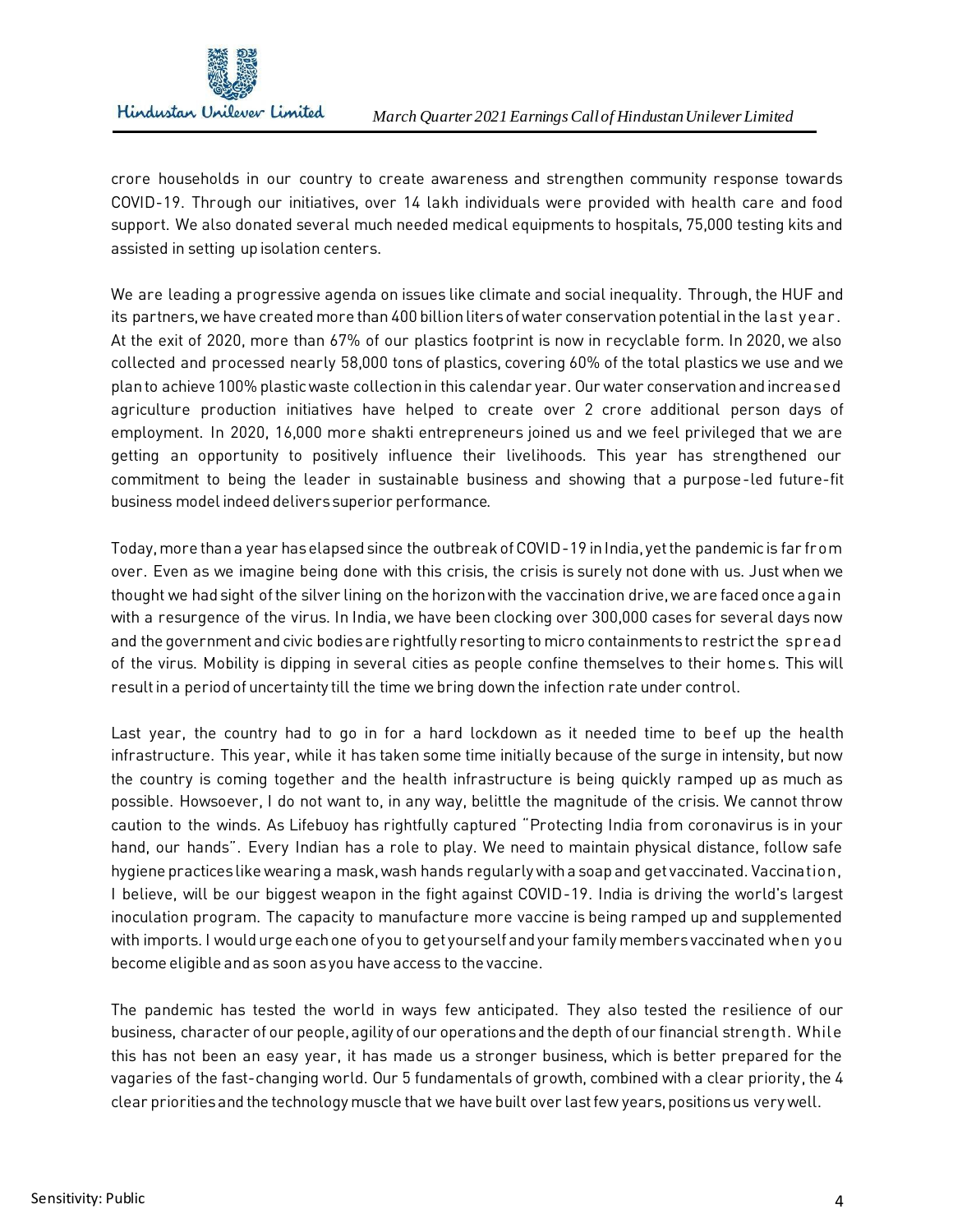

Our people will always be our biggest asset and ensuring the safety and well-being will always remain our most important priority. We are running our factories and sales operation with tiered-operating protocols following strict safety and hygiene standards. All of our office-based employees have gone back to work from home. As of today, over 90% of all our eligible employees had been administered at least one dose of vaccine. We will facilitate and where required, pay for the vaccination of not only employees and the family members, but very importantly, the 300,000 people who are part of our ecosystem and constitute what we call as the outer core. We pivoted to flexible working models last year, ensuring our people flow to the most value-generating work. Within 3 months, we had moved 3,500 people from business areas that were slowing, such as out-of-home food business to teams experiencing high demand like those producing personal and home hygiene products or from roles that were not needed during the lockdown, for example, merchandisers and in-store promoters, to order taking and order fulfillment role. Through our flexible working approach, we will adapt to the evolving situation. Our robust talent practices and purposeful founded business model has enabled us to continue to attract the best talent and we remain the #1 employer of the choice now for 12 years in a row.

The last 1 year has been a paradigm shift in the way we operate. It has highlighted agility and resilience of our supply chain. We have debottlenecked our production line, made them more flexible to quickly adapt to the changing requirements, should there be a demand first and have also added new manufacturing partners taking our potential capacity to 1.3x of pre-COVID levels. Our strength in distribution got further enhanced with the innovative model like hub and spoke, direct store delivery,etc. Shikhar, our e-B2B app has proven to be a real game changer for us. During lockdowns when a salesman couldn't message retailers to collect orders, the retailers were still able to place the order through Shikhar. In the last Fiscal Year itself, we have added 350,000 Shikhar outlets at the rate of more than 1,000 outlets per day, taking our total count to over 5 lakh outlets. Contribution to our turnover from Shikhar outlet has increased by 6x in March quarter '21 versus the same quarter in the previous year.

E-commerce has become the channel of choice for many consumers. A strong focus on building a portfolio fit for this channel, building capabilities and driving everyday great execution resulted in doubling of the growth rate and contribution from this channel on a year-on-year basis. General trade has become more relevant in the current context considering its proximity and we continue to increase our assortments and coverage.Expansive network of nearly 136,000 Shakti entrepreneurs covering 18 states provides us a distinctive advantage of massive rural reach. With all these strengths in the fold, we are confident of ensuring continuity of supplies for the full range of our portfolio.

We have built capabilities to sense consumer demand signals through digital means. This helps us in responding to changing consumer behavior patterns with speed and agility. Based on this signal, we launched more than 150 SKUs in the last 1 year to meet changing demand of consumers.

Another key strength we have is our big purposeful brands. When there is a crisis, consumers turn towards big brands which have deep foundations built on decades of trust. We saw this in full year '21,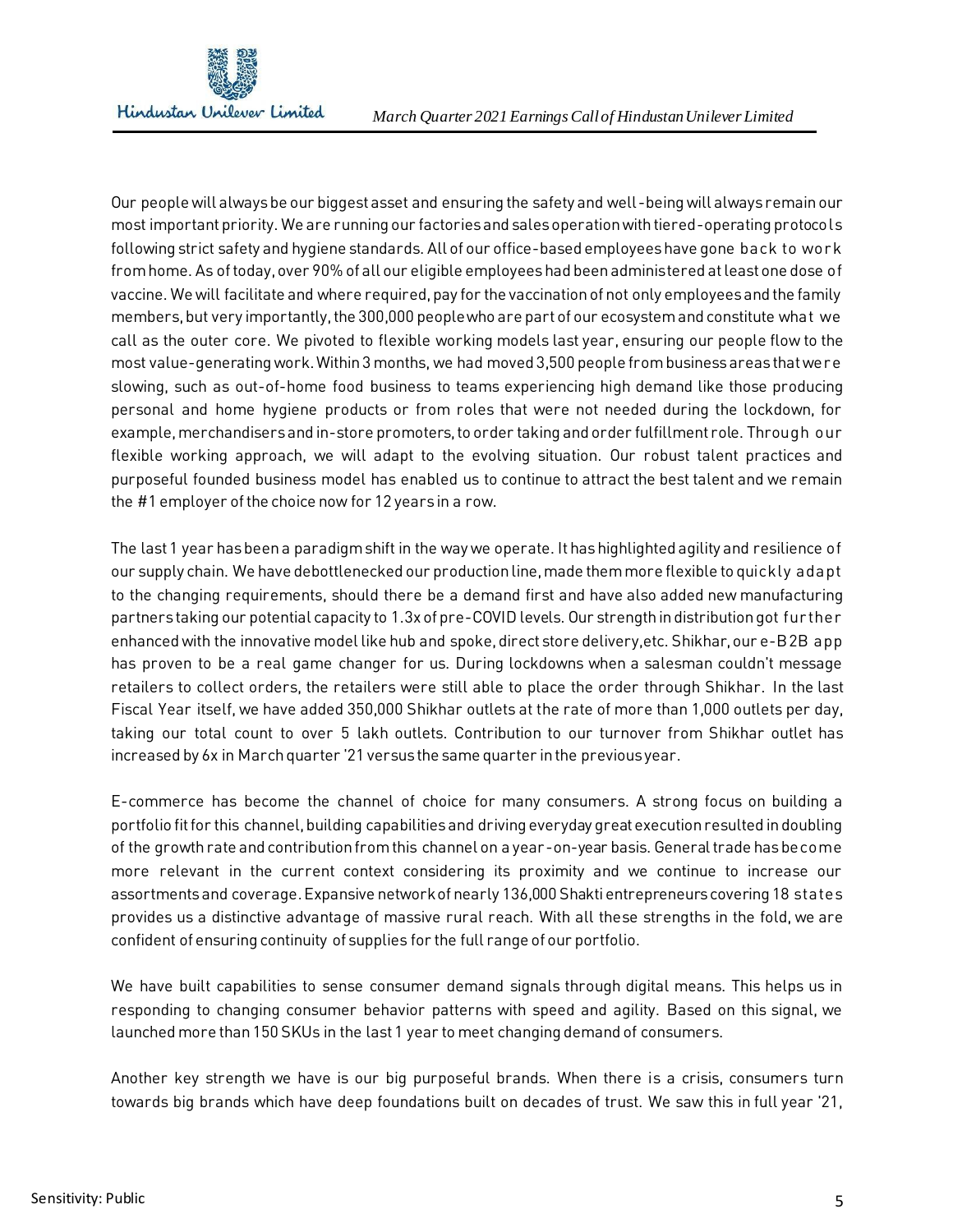

where the growth rate of our big brands accelerated. This gives us confidence that the strong growth momentum will continue this year. Despite the economic stress due to pandemic, there is a section of the society which is willing to try new products. Our "Winning in Many Indias" strategy is helping us deaverage India and target such sections of consumers thereby driving premiumization and growing our market development cells as 2x versus rest of the business. We have setup a Premium Beauty Business unit within our Beauty & Personal Care organization to strengthen our play in the masstige and ecommerce Beauty segment. Our Health Hygiene and nutrition portfolio, which forms 80% of our business, has performed very well by growing at double digit, 12% in the last financial year. This portfolio continues to remain extremely relevant and through innovation we'll further enhance it to drive growth.

At HUL, we pride ourselves in running a cost-efficient business model. For the last several years, we've had a very aggressive savings agenda and our ambition this year is to drive savings upwards of 8%. We are looking at all lines of P&L, variablizing cost structures and eliminating costs which do not offer much value to the consumers to generate more fuel for growth. We will continue to take judicious and calibrated pricing actions and ride on the science of pricing to drive net revenue management. Our R&D capabilities provide us the armor to flex formulations and create innovative opportunities to reduce costs. While balancing cost and cash, we will continue to look for growth opportunities and invest in the right ROI model. This will enable us to grow the business and strengthen the moats of competitiveness.

The true strength of Hindustan Unilever's prowess in technology and data-driven decision making came to the fore during the pandemic, when digital journeys managed to mitigate many of the challenges faced due to physical restrictions amidst strict lockdowns across India. Through our digital transformation journey "Re-imagining HUL" we are building integrated ecosystems across consumer, customer and operations. In the scenario where traditional consumer surveys were not possible, our people data center continued to stay connected with the consumers through social listening and digital interaction and picked up the demand trends. Our agile innovation hub processed these inputs to build superior experiences and products for consumers. Under the customer ecosystem, Shikhar, our ordering app enabled hundreds of thousands of retailers to place contactless orders safely and provided them visibility to the fulfillment of these orders through logistics tie-ups and intuitive interfaces. Operations ecosystem is an ecosystem across the Supply Chain verticals of Plan, Source, Make and Deliver. We have digitized the factories and are building automated warehouses, which unlock capacities for us and provide the agility we require in running operations. All of this is powered by intelligent data and analytics ensuring smooth and optimized operations.

Our strategy remains consistent and fit for purpose. We continue to progress the purpose-led future-fit agenda and remain focused on delivering consistent, competitive, profitable and responsible growth enabled by excellence in executing the 5 fundamentals of growth.

I now have a very pleasant task of talking about my colleagues. Amit Sood who worked very closely with me over the years and is our Controller and Head of Investor Relations, leaves us to join M yntra as their Vice President Finance. He did a great job for us and goes with a best wishes. Amit will be succeeded by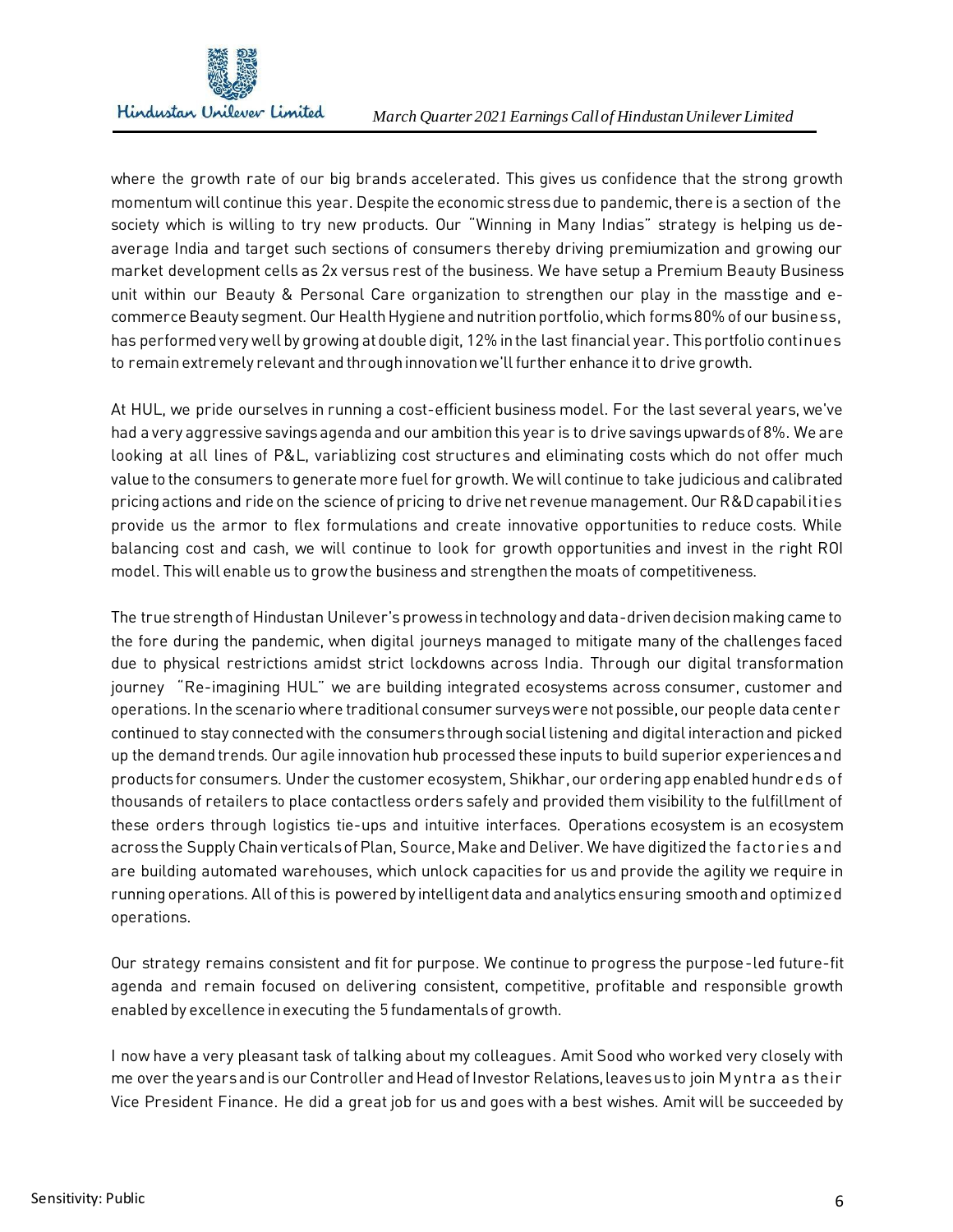

Ravi Shankar, who comes with huge experience and I'm certain he will take the function to new heights. Thank you, Amit and welcome Ravi.

This is the last quarterly call of my colleague, friend and counsellor Srinivas Phatak. He's been an outstanding CFO and a pillar of strength for the business. He goes on to a very important role at Unilever's corporate center. I would like to acknowledge his immense contributions to our business, and I'm sure all of you would join me in wishing him the best. I'm also absolutely delighted to welcome another of our stars, Ritesh Tiwari. He's a quality product of HUL. And after extremely successful stints in Singapore and London takes over this critical role as CFO of HUL. Welcome Ritesh.

Before I hand over to Srini to share with you deeper insight around our in-quarter performance, I would like to say that in this fight against the virus, our resolve remains absolute, our spirit unassailable. We will do whatever it takes to ensure our nation triumphs over this adversity. Together we will prevail,together we will come out stronger. We stand with the nation.

With this over to you, my friend, Srini.

## **Srinivas Phatak** *Hindustan Unilever Limited*

Thank you, Sanjiv and good evening everyone. I'll now walk you through the performance from an inquarter perspective and talk you through some elements in terms of what's worked for us, some elements of P&L and the future outlook.

Start with the growth and the growth story as we've said has been competitive and profitable. More than 87% of our business is gaining relative penetration and upwards 82% of our business is winning shares as per the Kantar panel. Our reported growth stood at 34% including the nutrition business and acquisition of V-Wash. We are pleased with the performance in both Nutrition and V-Wash. On a like-for-like basis, excluding the impact of M&A, our domestic consumer business grew at 21% with a UVG of 16%. We continue to see a sequential pickup in momentum.

Growth was broad-based across all the 3 divisions; all of them have grown in double digits. And Health, Hygiene & Nutrition, which forms 80% of our business continued strong momentum and picked up growth. We also saw a big build back in terms of discretionary and in out-of-home segments. We'll talk more about the growth when I get into the category slides.

Net profit after tax grew by 41% to INR 2,143 crores. A few callouts here. First, EBITDA margins were up Y-o-Y by 150 basis points, but we all recognize that March quarter of the base year was impacted by COVID and a lot of lockdown in the last 10 days. So,our EBITDA margins at 24.75% are up 150 bps and up 43%. As I said previously, Y-o-Y comparisons are difficult because of COVID implications and the base quarter also does not include nutrition. Sequential is a good way of thinking about our business. And on a sequential basis our EBITDA margins are up 32 basis points. This is consistent to how we had spoken to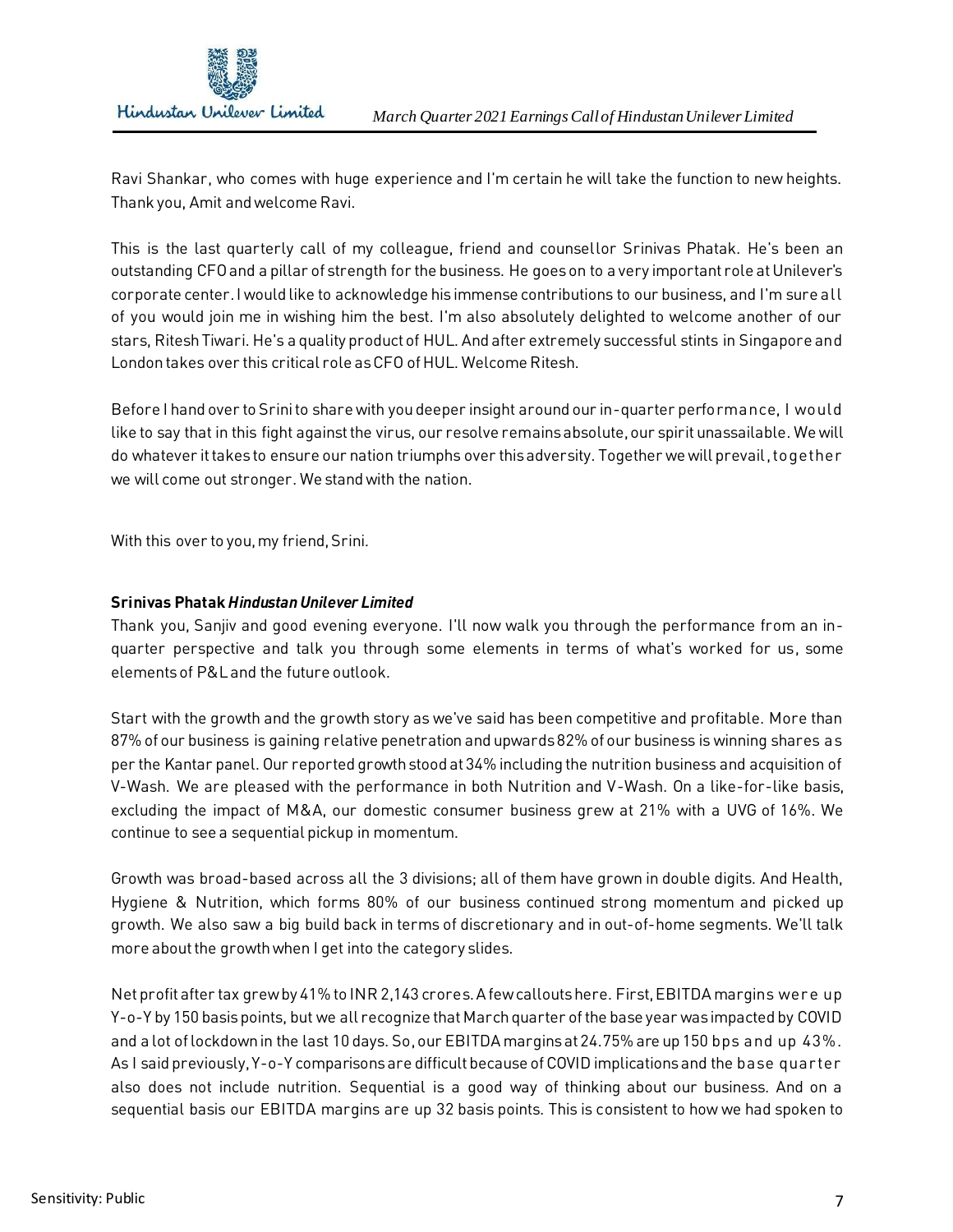

you in the last quarter. Our effective tax rate for the quarter was 24.1% given certain prior period items. And therefore, you have seen the flow-through of all these elements are from EBITDA to PAT level.

If I give you a flavor of the performance on the divisions, Home Care grew at 15%, enabled by strong recovery in fabric wash and on the back of improved mobility. Beauty and personal care grew at 20% and there was good performance across the various categories. And foods and refreshments sustained a high-growth momentum and led the growth for us by growing over 36%.

Let me give you a bit of a flavor about some of the few interesting innovations and activations that we have done in the quarter. Starting with Home Care, in a bid to ensure safety of our citizens, Domex, our clinical disinfection, brand did a month long disinfection campaign across key stations in Mumbai. The campaign aimed at creating awareness around disinfection and hygiene. Surf Excel's Holi campaign address the reality of avoiding gatherings and practicing social distancing. Surf also partnered with Dunzo to bring to life by enabling consumers to send specially curated Holi excel hampers to their loved ones.

In case of BPC, we launched quite a few products across the portfolio. Dove has launched a new Care and Protect range which brings together germ kill and long-lasting moisturization. Another innovation from Dove comes in the hair category through the Dove Intense Damage Repair hair mask. Close-Up launched Red Hot Mouth spray infused with clove to fight germs and provide instant freshness. Celebrating international women's day, Clinic Plus launched a film under its "Meri Beti Strong" campaign, encouraging mothers to speak up against domestic violence. Furthering our commitment towards promoting inclusion, Dove, through its #StopTheBeautyTest campaign is challenging the stereotypes and urging people to adopt a more inclusive lens of beauty for women.

In foods and refreshments, our strategy to unlock growth in HFD portfolio is to drive category penetration. To this extent, we have doubled on our actions to improve accessibility in the HFD through the sachet portfolio. We launched the INR 2 sachet in Horlicks and Boost. We have also increased the grammages in INR 5 sachet. As we enter the summer season, ice cream had series of mouthwatering range of innovations such as Cornetto Chokissimo, Trixy Cup and Desi Kulfi. Building on the proposition of restaurant-like food at home, Knorr has launched its new ad campaign on Knorr pizza and pasta sauce.

If I were to give you a bit of a flavor on the Home Care performance, strong performance in HHC continued and Fabric Wash had a rebound. Our HHC had another quarter of delivering strong double-digit growth led by Vim. Fabric wash definitely picked up and picked up significantly, aided by increased mobility. Continuing the premiumization journey in fabric wash, our liquid and premium portfolios grew ahead of the category. Purifiers improved sequentially, led by acceleration in e-com.

In Beauty & Personal Care, we saw good performance across the categories. In Skin Cleansing, the performance was led by high double-digit growth in Lifebuoy and in premium segments. Lux performance was stable. Our VWash, which is again the third quarter of post-acquisition is actually driving relevance through contextual communications, and growth momentum is indeed picking up. In Skin Cleansing,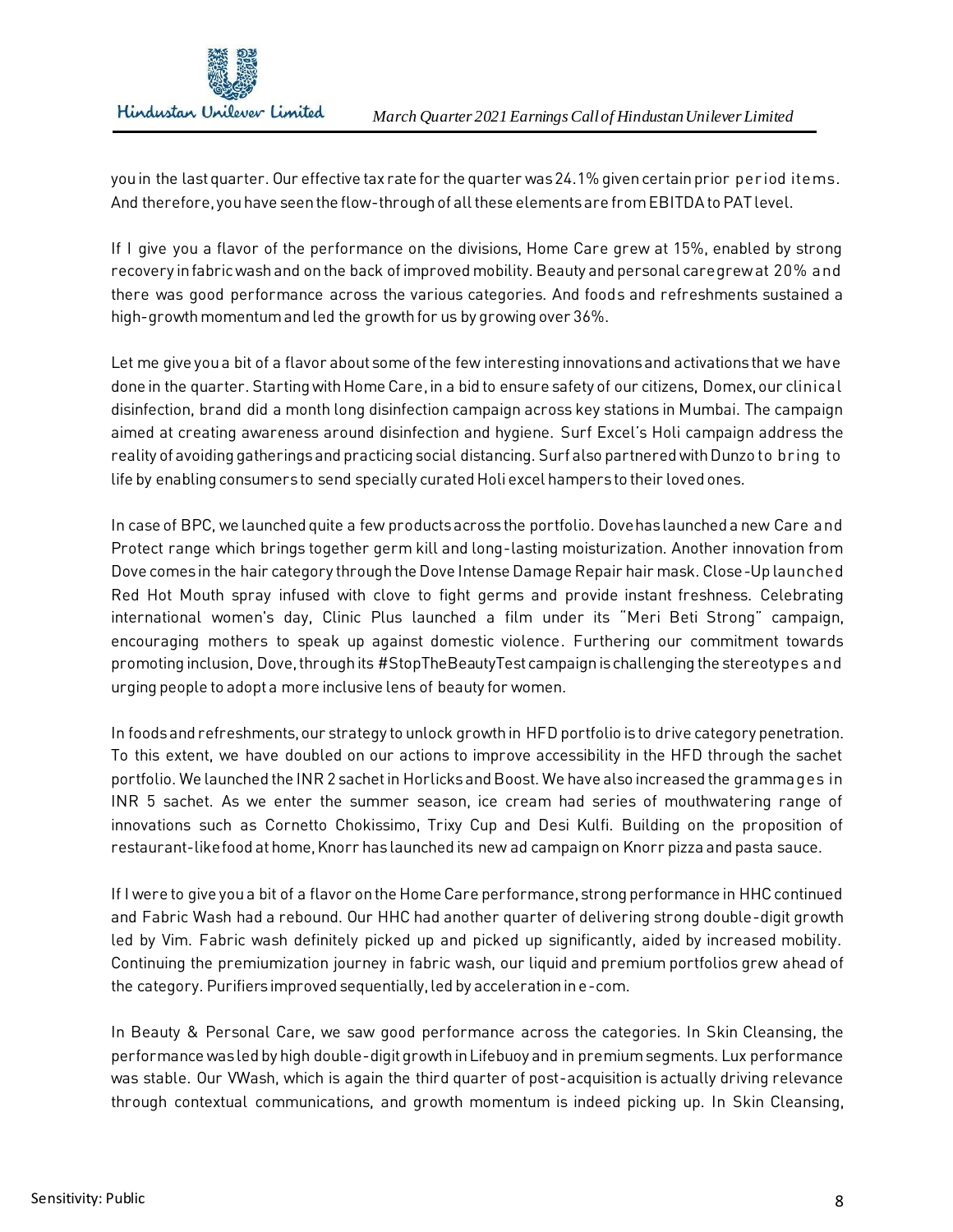

inflationary pressures continue to remain high. We have taken a few rounds of pricing in December quarter and March quarter and we will take up further prices in the current quarter, and I'll talk a little bit about this later in the presentation.

Oral Care continues to do well and sustains growth momentum with strong results in CloseUp. We're continuing to gain shares.

Hair had a stellar quarter growing in high double digits. Consumer -focused innovations and communications are yielding good results for us. Again in this segment, we say that our growth will be significantly ahead of the market.

Skin care performed well with growth in Vaseline, Face Cleansing and Talc. GAL picked up the momentum sequentially coupled with penetration gains and this is an important one for us. Quarter-on-Quarter we have now started to see a good pickup in absolute turnover and penetration gains which in due course will translate into healthy growth rates. Colour Cosmetics, while demand continued to improve sequentially, there is a possibility of some of this getting impacted by, again the onset of COVID. But structurally, this is a very attractive category and we continue to be very hopeful about it into the medium term.

Coming to Foods and Refreshments, this business has been on a good growth trajectory and we have sustained the momentum for another quarter. In Foods, both Ketchups and Soups grew in double digits on the back of strong consumer traction. Tea continued its stellar performance with all the brands growing in double digits and well ahead of the market. We've also taken up further pricing in Tea, and now we get a good mix of price and volume.

As Sanjiv highlighted, we have completed 1 year integration and made very good progress in the nutrition business. As Sanjiv called out, I think it's important to say that the focus for us is to driving volumes, getting new users into the category. Therefore, penetration and volume growth become the lead indicators for us. And if we manage it well, then you'll start to see the USG come through.

I think a couple of data points, our absolute volume growth was in high teens. And because we talk of UVG, UVG in the combination of mix and volume. Our UBG was a bit lower in double digits. And that actually is an important one for us.

Again, from a penetration perspective, we are gaining more users, especially through the sachet portfolio and now as we have gone and introduced the rupee 2 sachet. Given that we are delivering healthy margin expansion and like we said, about 370 basis points over where we were a year ago, we are taking those synergies and investing back into price, product quality and distribution.

This quarter, we also got the nutrition business onto SAP, and now we have started to run more of a tech stack that is applicable to HUL. We have also started a bit of the initial integration of the go-to-market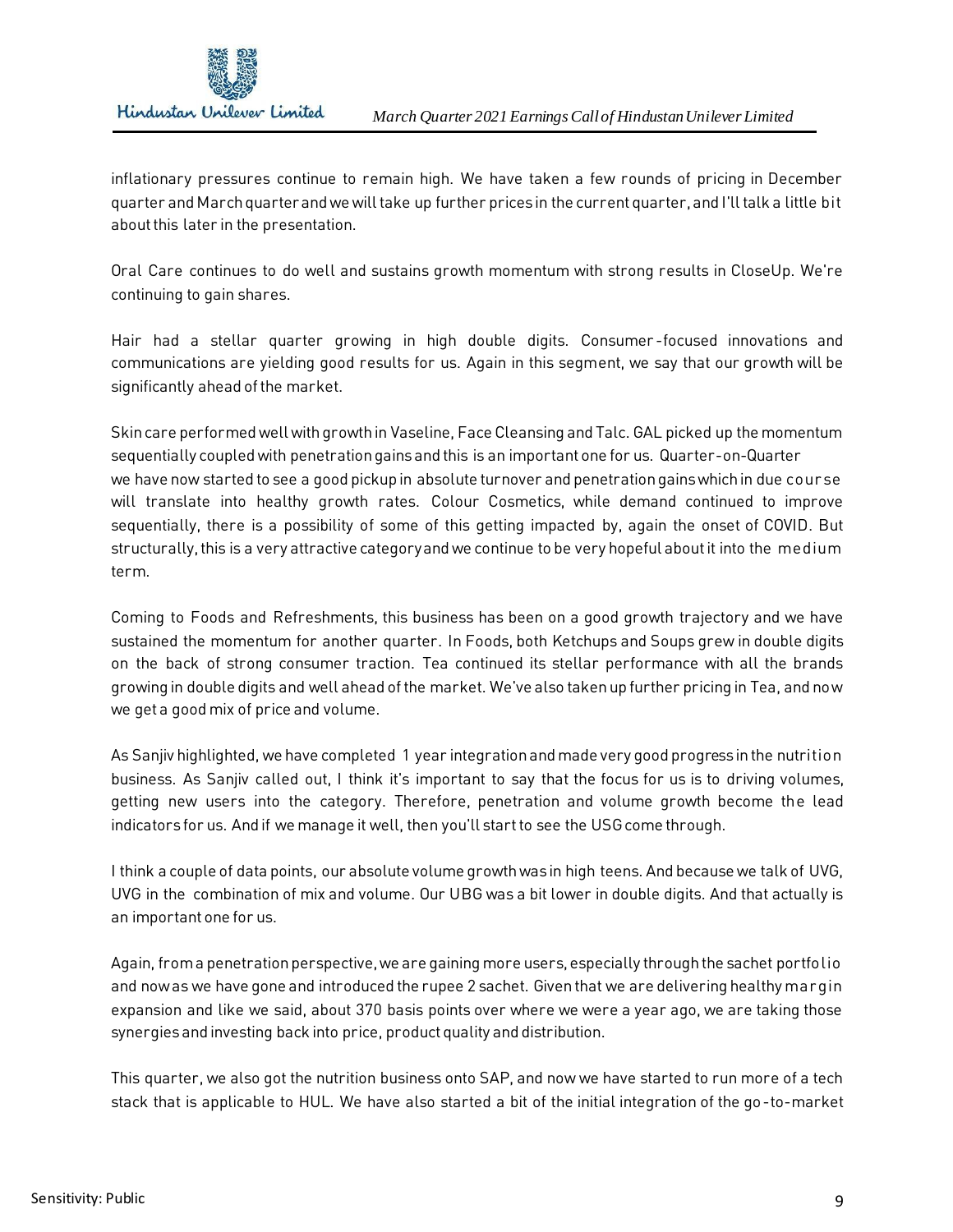

systems and we expect to complete more of that in the coming quarter and like we said, between June and July. This did have some impact for us especially in a few markets which are covered by subdistributors. There was a little bit of market disruption and we are taking steps to address them in the coming quarters as we complete the integration. In ice creams, we have seen a strong recovery in the quarter. And the innovations are quite exciting and we definitely urge you to really try them because these are again some fascinating products from Kwality Walls.

Sanjiv touched upon it. Therefore, I will make a very brief mention. Our Health, Hygiene & Nutrition has continued to be very strong through the year. And clearly, we have seen a big step-up in momentum in March quarter. Our discretionary has come back and out-of-home has performed well, predominantly led by ice creams.

If I come to the P&L, I think it's important to understand the quantum of inflation because a few times I think you will all have questions on what's happened to BPC margins or what's happened to F&R margins. And therefore, indulge me by really paying attention to what I'm going to say. On skin cleansing, we have seen significant inflation in palm oil. Palm prices are upwards to 40% to 50% Y-o-Y and even sequentially have gone up significantly from December quarter to March quarter. The industry will actually need to take up prices somewhere in the middle of 10% to 13% just to cover the cost. And if you actually have to cover the margins, you can simply do the math, the price increases tend to be much higher into high teens. And therefore, you have seen a pricing action from us and therefore, you've also seen pricing action from many of our peers. We have taken up prices in a calibrated manner in every few weeks. And by the end of April, we would have priced somewhere in the range of 7% to 8%. We are leading prices. And if the competitiveness holds, we will take up further pricing. But obviously, this has a good impact on the BPC margins. But it is absolutely the right strategy in the current context where soap is a very critical product for many consumers and I think we need to manage this in a sensible manner. But I think it's also important to reiterate that we'll not be shy of taking up prices and lead pricing.

On tea, we have talked about inflation. And if you see in the prior quarter, in December, tea had again sizable inflation between September quarter and December quarter. And therefore, in a sense our December quarter margins were impacted by a calibrated approach in tea. It was not possible to trip out all of that inflation. As it's been our practice, we have continued to take prices in small lots and frequently. As a consequence of this we have also seen further pricing which has gone in tea and that's also enabling us to improve margins of foods and refreshments at an aggregate level.

In case of Home Care, we have actually reversed some of the price drops as crude has continued to inflate. In fact, where it was feasible for us we have actually gone in a bit early with our pricing. The commodity covers give us some benefit. And a consequence of it, you will see that our margins expand ed quite handsomely in March quarter. But again the way we manage it is that in some cases, we are able to capture some of the benefits early and the costs follow and the others, it works vice versa.

So, that I believe starts to give you a good sense in terms of how we've looked at the 3 commodity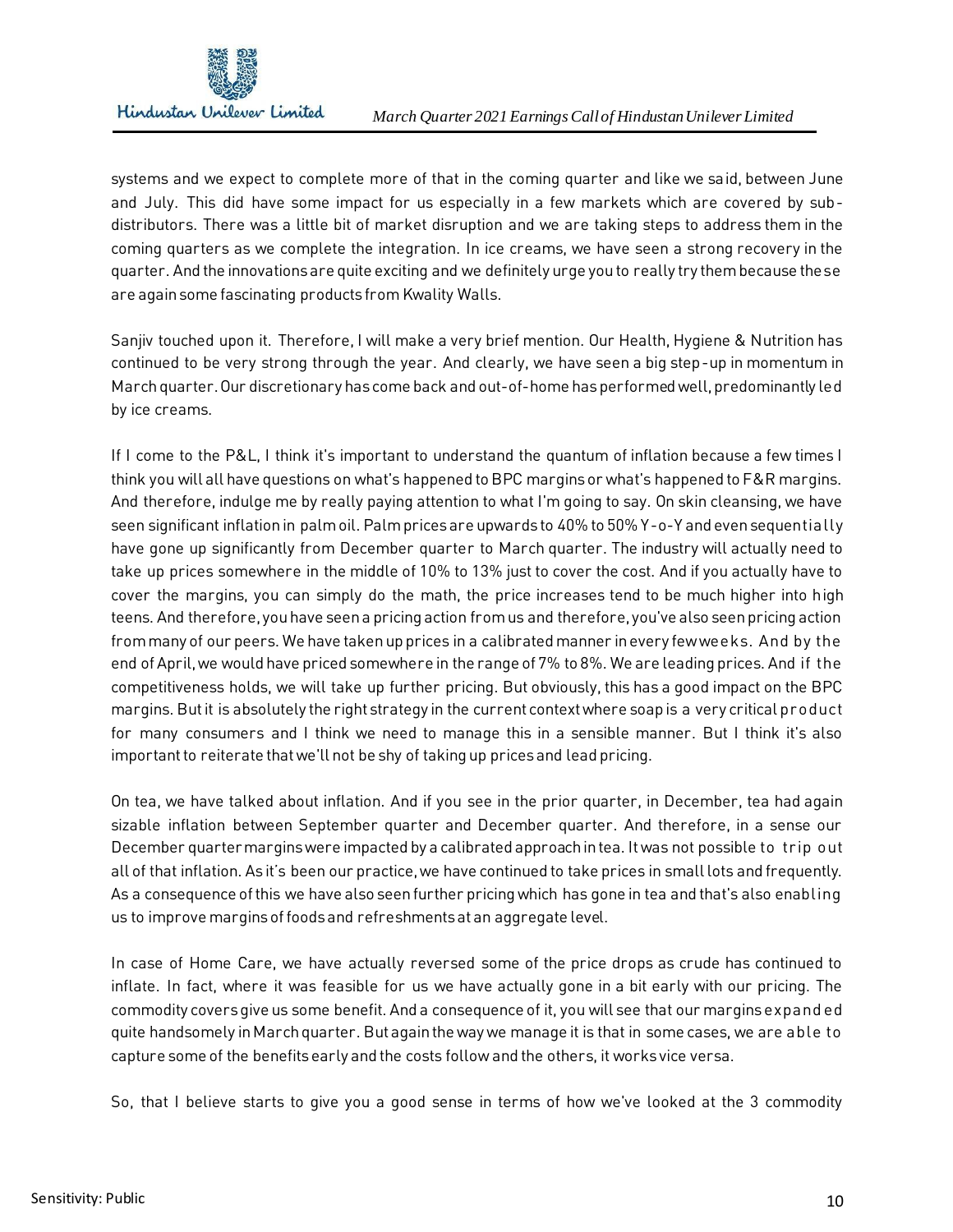

categories. And therefore, at an aggregate if you see, our sequential pricing is up by 2%. We continue to drive savings and our EBITDA margins at 24.8% are quite healthy.

If I also give you some more elements to this and a consequence of everything that I've explained to you, our COGS as a percentage of turnover is up 145 basis points, I am talking sequential, and therefore you start to get a good sense from Skin Cleansing, Laundry and Tea. We continue to invest behind our brands. If you see our absolute BMI spends are up INR 25 crores sequential and we maintained our competitiveness. Even on a Y-o-Y basis, our investments have gone up significantly both in our nonnutrition portfolio as well as nutrition. But given the robust turnover growth, we have had a leverage impact or a benefit in a percentage of turnover basis.

Our employee costs are lower sequentially. Obviously, there is an element of BPA bonus payouts which gets stood up in March quarter. Given the COVID impact the bonus payouts have been a bit lower for us this year. I mean other expenses have been lower sequentially by 130 basis points. So,we've had absolute costs which are lower and we've also had a turnover leverage. As we have explained to you, this is a large bucket and continues to have many elements including investment in future-fit capabilities, many elements of overheads, supply chain costs, non-supply chain costs and the savings of nutrition. So, at the end of a financial year, we do true-up or true-down some of our estimates and provisions, which also means that we have got some credits in the current quarter. Hopefully, that starts to give you a bit of a flavor of other expenses. And there are many aspects to it which are fixed variable and semi-variable. And therefore, the quarter-on-quarter picture always is a bit difficult to predict. But if you see an aggregate on a full year basis, our other expenses tend to be around 13% of our turnover mark.

Therefore, I think this is a very good way to segway into our segmental performance. All the segments have performed well and grown in double digits. You've seen the growth numbers. And therefore , from a margin perspective, in Home Care we have seen a sequential improvement. In F&R, we have again seen a sequential improvement. But for the reasons that I called out of skin cleansing elevated inflation and overall mix not really coming through at a pack and a subcategory level, we have seen some dilution sequentially. But I think the important aspect is even BPC margins at around 28% are extremely healthy and I think that's really the right navigation strategy for us as we look forward.

So,this is really a quick flavor of the P&L. And as we have talked about most of the elements, there are a couple of callouts, which I would like to do here. In the income tax line, we have got a INR 30 crores credit of a prior period adjustment as we have got some orders from the authorities. So,we have seen a benefit of INR 30 crores in the tax line. And we also had a benefit of about INR 56 crores in the interest line. Because of these credits and the truing up of tax, our ETR for the quarter was about 24.1% and for the full year at about 24.2%. On an ongoing basis, I think it will be good to look at ETR in the range of about 25.9% to 26% and this will get finalized in due course.

The other important element is we also had property sales of INR 91 croresin the quarter. We had sold off an old factory of ours which had the impact of reducing the restructuring costs and the integration costs.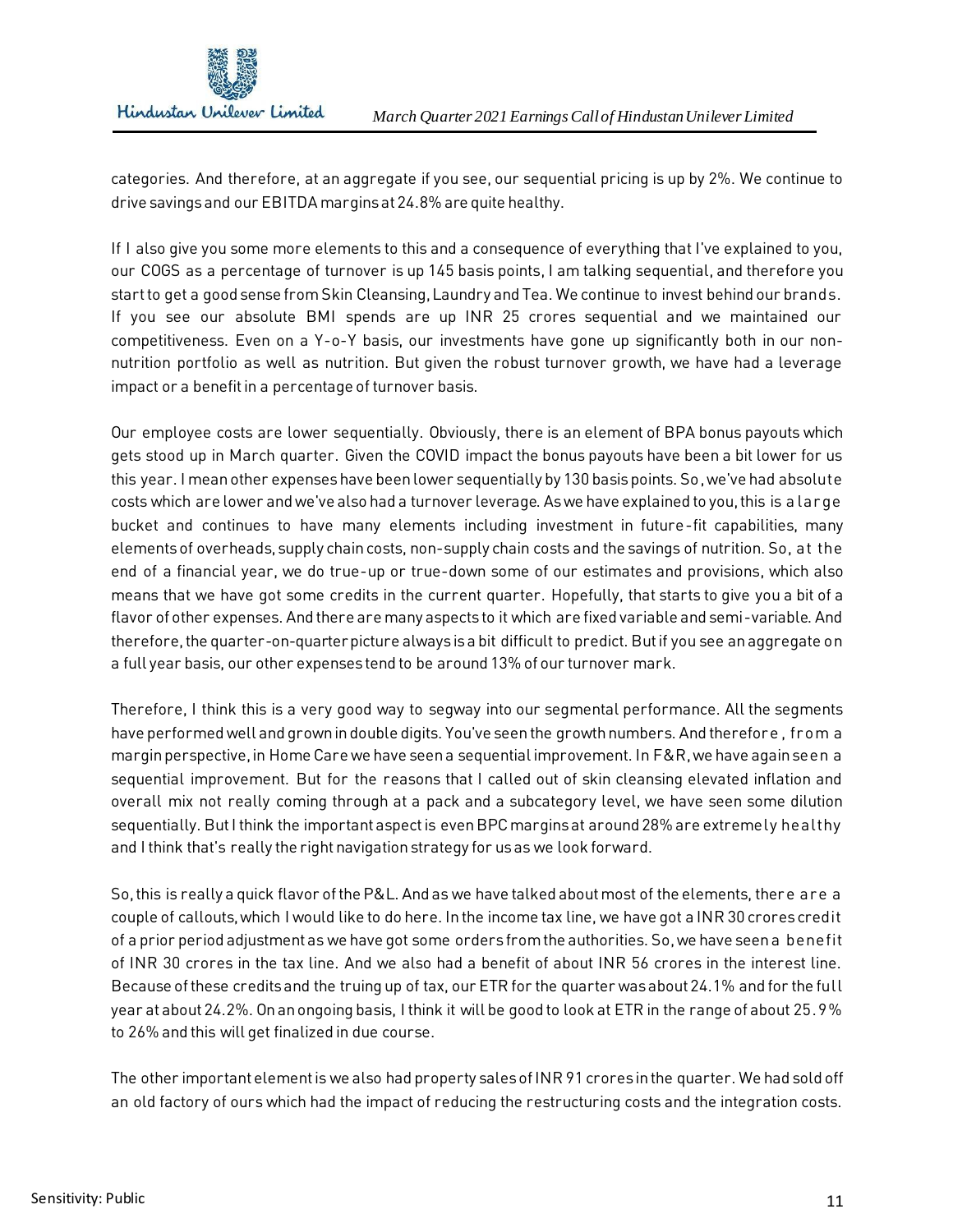

Our supply chain restructuring, therefore, is on track and is poised to bring in more agility into the network and drive savings.

The full year picture, I think it makes a good summary in the context of a challenging year and we have seen how sequentially the business has picked up. Our sales has grown to about INR 45,000 crore with 18% improvement to our PAT and net profit.

Again, this chart gives you a quick flavor of our segmental performance on a full year basis. And you get to see a step-up of growth as it has come through and the overall segmental margins continuing to be extremely healthy across 3 of our divisions.

You would have seen from the announcement taking into account the strong performance the company has delivered, the Board of Directors have proposed a final dividend of INR 17 per share which makes the total dividend at 31. In addition, you will also recollect that we had paid out a special dividend of INR 9.50 per share. If we add up all the 3, the total dividend payout for us during the year will be about INR 9,516 crore.

Important as we really look at the situation going forward, COVID surge has really been unprecedented and what we've realized is in last 3 or 4 weeks we've seen a dramatic shift. Early March, we were on a strong momentum in the COVID cases for less than 10,000. And now we have seen a very different and a drastic outlook in terms of cases which is also impacting mobility. Therefore, in a situation of this kind it's difficult to estimate the demand or difficult to really have a predicted demand. As Sanjiv has spoken comprehensively about our agility and responsiveness in the value chain and the new muscles that we have built and therefore, I think this positions us significantly better than where we were last year as well as pre-COVID.

Inflationary pressures are elevated and especially in large categories. I think I've spoken adequately about it. There will be voracious pricing action combined with cost savings. We will lead pricing and we will do everything which is really required to protect our business model.

I think the important element for us is to really deliver on volume-led competitive growth. It's exactly in line with what we had called out earlier. When we have our EBITDA margins in the range of about 24% to 25%, I think they are healthy. So,important is if we are able to ensure continuity of our business supplies, manage some of the on-costs which will come not only from inflation, but also from COVID on-cost and adverse mix, we will have a very good navigation strategy. Therefore, as I explained in the last quarter, we will continue to put a premium on volume growth, we will continue to manage our margins slightly. And by doing that, we'll actually be able to lead and deliver on our 4G growth model, where growth is actually competitive, profitable, consistent and responsible.

Within this construct, we will continue to double up on our consumer-centric innovations, market development and using digital transformation as a key lever. Of course, from a channel perspective E-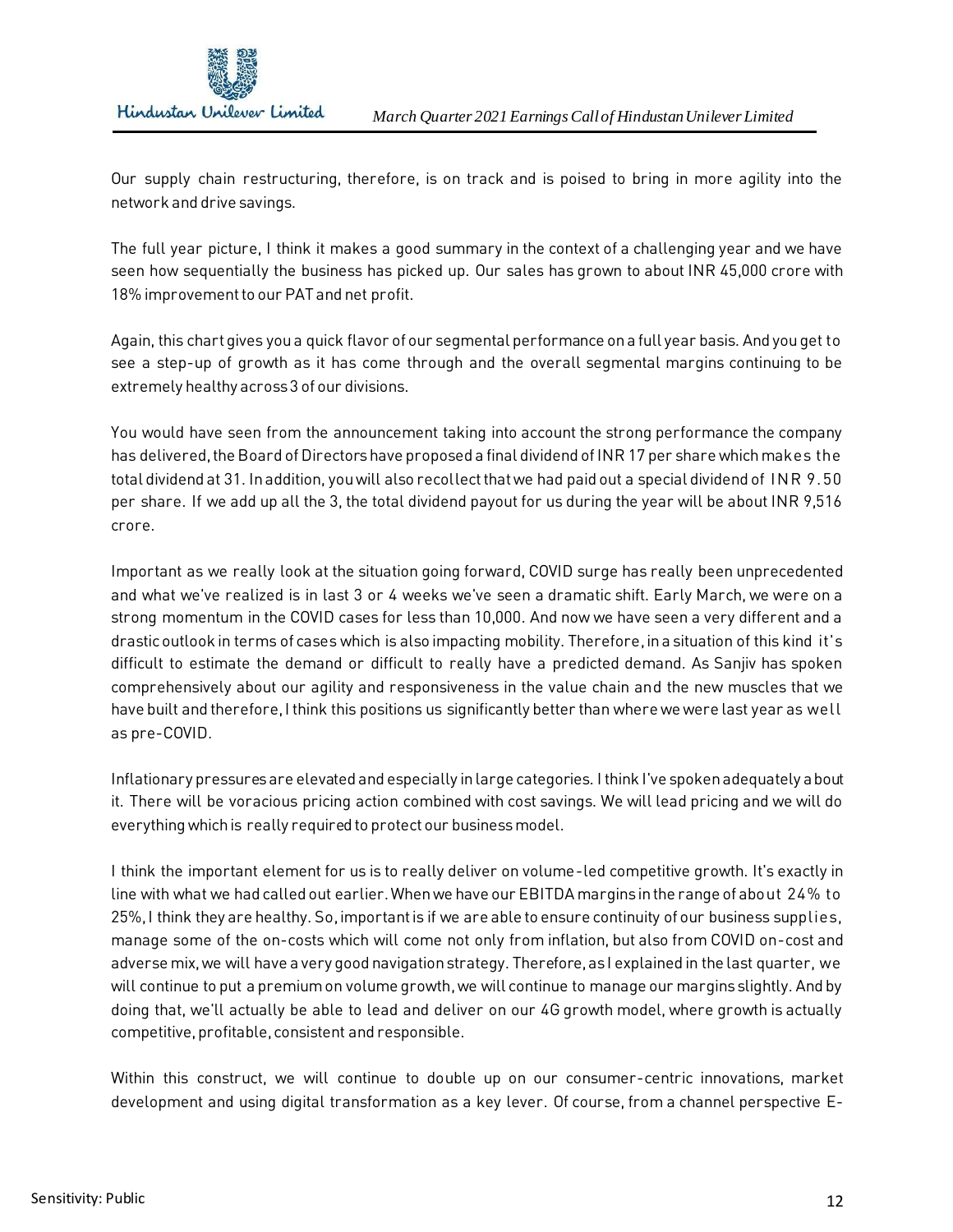

commerce, General Trade and Rural continue to be really key priorities.

I'll now hand over back to Amit to commence our Q&A.

## **Amit Sood** *Hindustan Unilever Limited*

Thank you, Sanjiv. Thank you, Srinivas. With this, we will now move to Q&A. In addition to the audio, as always, our participants have an option to post questions through the web option on your screen. We will take those questions just before we end. With that, I would like to hand the call back to you, Janice, for managing our next session on Q&A. Go ahead, Janice, back to you.

## QUESTIONS AND ANSWERS

#### **Operator**

Thank you very much. The first question is from the line of Manoj Menon from ICICI Securities.

## **Manoj Menon,** *ICICI Securities Limited*

Hi Team, that's been a very useful and a very comprehensive 40-minute presentation, thanks for that. A lot of the questions actually got answered. I just have only 2 left, the one on the nutrition portfolio, the second is on the innovation pipeline.

On the nutrition portfolio, given the new price points of price cuts or rather as you put it, the new SKU, the pouch pack, which is 20% lower than carton pack, etc. Just trying to understand the original aspiration of at least 100 bps of EBITDA by operating margin expansion in the medium term. Is that still relevant? Or some of it is being funded by that? So that's one.

Just a subplot to that question is on the INR 2 price point, just being curious as a consumer. Historic understanding tells me that the INR 5 price point was necessary because of having a certain grammage to fill up a cup. So, is there anything else which has changed so that INR 2 is also kind of feasible from a consumer point of view? So that's the question number one which has got 2 parts to it.

The second is straightforward question. You had done 150 new SKUs in the last 2 quarter, which is very commendable given the constraints we have faced in placing these products in the market. You have done Nature Protect sometime in Q3 as well. Just trying to understand, when I look at HUL, Nestlé, Colgate, P&G in MNC basket or even if I include Loreal or Nivea excluding Mondelez versus the Indian basket of companies, It does appear to me that the Indian basket has been a little more aggressive in newer launches versus the MNC basket. You may agree or disagree, but I just want to get your perspective on your innovation pipeline over the next 1 year.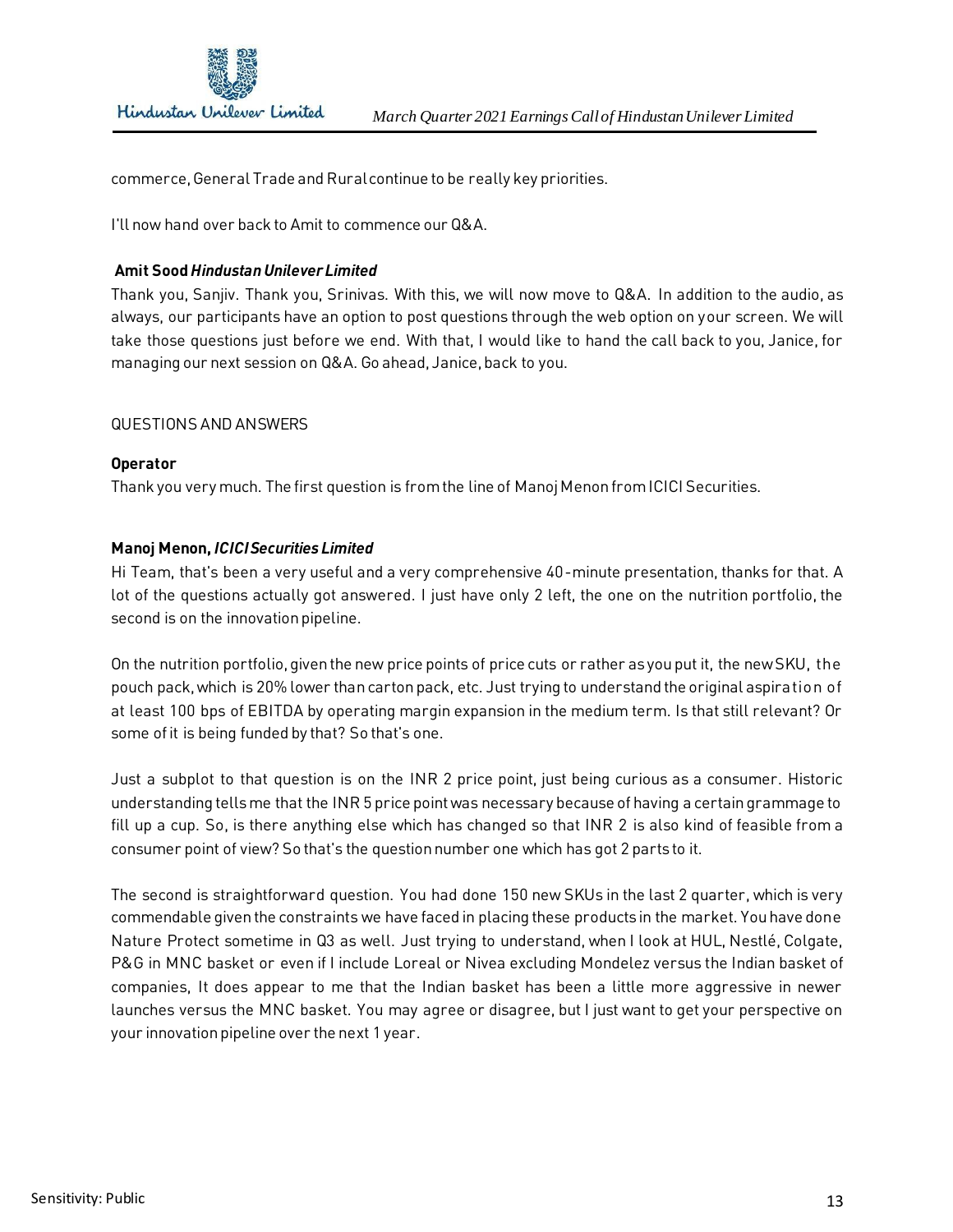

## **Sanjiv Mehta** *Hindustan Unilever Limited*

Srini, you take the first one, I'll take the second?

## **Srinivas Phatak** *Hindustan Unilever Limited*

Yes. So,2 sets to the equation, Manoj, good questions. Clearly, the need is to bring in more users into the category and drive market penetration and therefore, lead market development. The way we're positioning INR 2 is because there is a large set and this is some of the learnings that we have taken from the coffee category. If you're able to give the right grammage to give one cup of Horlicks, then INR 2 becomes a right entry point for that. The INR 5 is actually from a grammage perspective, is for 2 cups of Horlicks. So, there is no compromising on what it really constitutes to have a quality cup of Horlicks. It's really the right grammage. It therefore, gives us an opportunity to start to recruit new users into the category.

The strategy is actually on 3 pronged. In one manner, you still need to drive your jars. And therefore, that's a very different consumer set and we'll continue to do that. Sachet is really trying to go rural, go deep and get new users into the category, which actually then starts to play as you start to get an upgrading story. This is in addition to what you do in terms of your plus range and the high sciences.

Now as far as the margins are concerned, what we had called out for the markets when we made the acquisition case was an expansion between 700 to 1,000 basis points, which we subsequently said, 800 to 1,000 basis points. Obviously, when you add up and if you also remember, there was a question from Percy, I think I don't know what was the previous quarter or the quarter prior to that, our ability to generate gross savings are obviously higher than the range that we have called out. The strategy has always been consistent that we will invest back many of that savings, therefore, get into a virtuous cycle of growth. So,this is actually having higher gross savings, reinvested into product price, and therefore, drive market development and drive growth. So, to that extent, we are not making any change or shift to that. I think it's also important and that's why we called out saying that even in year 1, if you were on a like- for like basis, we have actually expanded margins at about 370 basis points. So that in a manner actually is the total story when you see from a Horlicks perspective.

Sanjiv, over to you on the innovations, please.

#### **Sanjiv Mehta** *Hindustan Unilever Limited*

Yes. Manoj, we will disagree with you that there could be companies who have launched more SKUs than us. It is not just about launching SKUs. We'll just tell you a philosophy. When we launch new SKUs, we also look at culling old SKUs because the space in a retail outlet is very limited. When we look at innovation, we look at it from a lens of what is the distinctive proposition and whether we have superiority from a product perspective, then we launch it. So,I don't mind people having many. Just like if you look at sanitizer, when it was a fad, every company was into sanitizers, right? But you need to assess 2 years down the road, how many have survived. That's what makes a difference. And, the other important bit,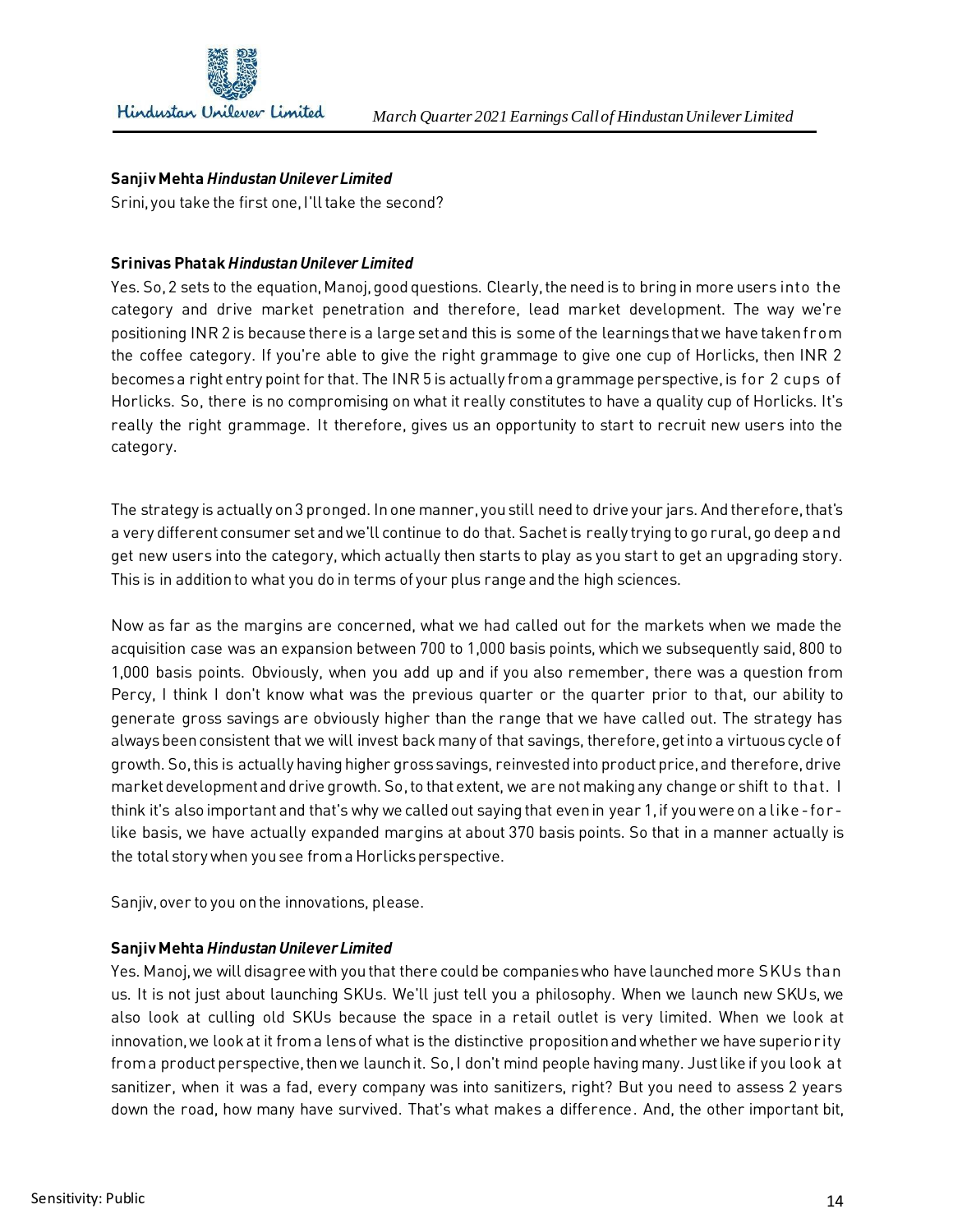

Manoj, you need not necessarily be first to the market. You can be second and be better. So that's a philosophy when it comes to innovation.

## **Manoj Menon** *ICICI Securities Limited*

Honestly, I could not have agreed with you more on this because one of the things which I've picked up from my friends in the industry actually, largely has been that it's not about placing, It's actually about consumer having an opportunity to interact with the brand and pick it up.

But what I'm just trying to understand from you and Srini is how you're looking at for the next 12 months looks, let's say, versus the last 12 months.

#### **Sanjiv Mehta** *Hindustan Unilever Limited*

So,Manoj, last 12 months, we need to break it up into 2 parts: the first half of the year and the second half of the year. First half of the year had severe physical constraints. And then physical constraints manifested in lack of mobility, not just for the supply chain but also for the people, which affected some of the discretionary categories where we have very strong market position, like ice cream for instance, but it is mainly out-of-home. It is impulse buying. So, it got impacted. But as the mobility started, the business started coming back.

So, the last 12 months, the balance part of the months were very different. And the best we saw was the momentum coming back in March. And even during the last 12 months, if you look at the lens, our health, Hygiene & Nutrition portfolio, which is 80% of our business, despite the fact that there were period – long period when our laundry business was impacted because of lack of mobility of people, it still grew double digit for the entire year.

So, when I'm looking forward, Manoj, first is I think India has done the right thing of not gone in for a blanket lockdown because that would have resulted in another crisis on the economic front. So I think going in for micro containment, localized lockdowns are the right things. And the impact on the physical movement of goods for the supply chain is not going to be like we felt it in the June quarter last year, but the demand will be impacted whenever there is mobility impact. So, to that extent, we have to monitor. Our first 2 weeks of April we had the same momentum as the March quarter. The second 2 weeks, it has been impacted but not to the same extent as it was in the June quarter. So that's what my assessment would be June quarter of previous year.

#### **Manoj Menon***ICICI Securities Limited, Research Division -Research Analyst*

Sure. Loud and clear. And Srini, very best on your promotion and the new role. Good luck, sir.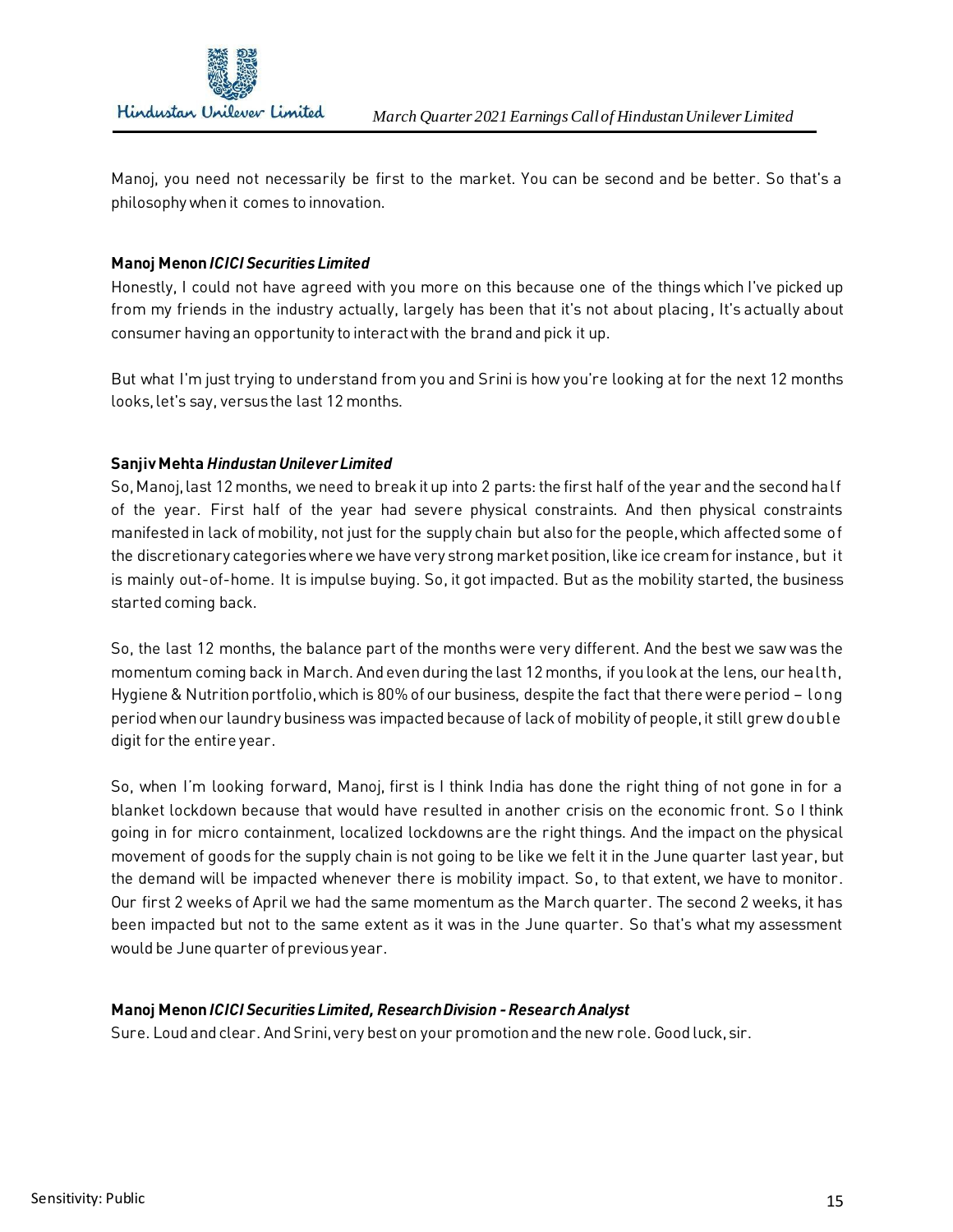

# **Srinivas Phatak** *Hindustan Unilever Limited -Executive Director of Finance & IT, CFO & Executive Director*

Thanks a lot, Manoj.

### **Operator**

The next question is from the line of Abneesh Roy from Edelweiss.

## **Abneesh Roy** *Edelweiss Securities Limited*

My question is on the premium Beauty business. What is the thought process behind this as currently wave 2 happening and work from home again, so is this the right time to do this?

And second, anyway, you had a focused team for e-commerce and other new channels of distribution. So why have specifically for Beauty business and that too premium Beauty business, what is the pet audience here?

## **Sanjiv Mehta** *Hindustan Unilever Limited*

Yes. Good point. The e-commerce business, the capabilities that we have built is now a very strong business because e-commerce business also now is very strong for us across, if you look at omnichannel, pure play, etc, now it's a very large part of our business. But those capabilities are mainly built towards performance marketing and the sales primarily. Whereas this premium beauty business is essentially for crafting propositions which are fit for e-commerce to start with. So,e-commerce only play, e-commerce first play. So, they would be looking at it more from the marketing perspective.

The other important bit, Abneesh, is we don't play for the short term, right? We play for the long term. And even during this last 1 year, we have seen that our market development SKUs or the segments have grown faster than rest of the business. So, there are parts of India which even during pandemic are willing to get into categories of the future.

So,we are bullish on India. India is definitely going to come out of it. India will start growing again. And the premium or the masstige end, today, masstige is a small part of the business in India. This is not about premium at 120 index, but masstige would be, say, 300 average to the index. That is the segment we want to explore.

#### **Abneesh Roy** *Edelweiss Securities Limited*

Right. That's useful. My second question is in Wave 2, we are seeing kirana shops the hours are very restricted while chemist shops are open for longer hours, is that an advantage for you versus smaller regional playersespecially given GSK has come into the fold?

#### **Sanjiv Mehta** *Hindustan Unilever Limited*

Yes, exactly. Few things which are coming in very handy. One is of course Shikhar; that comes in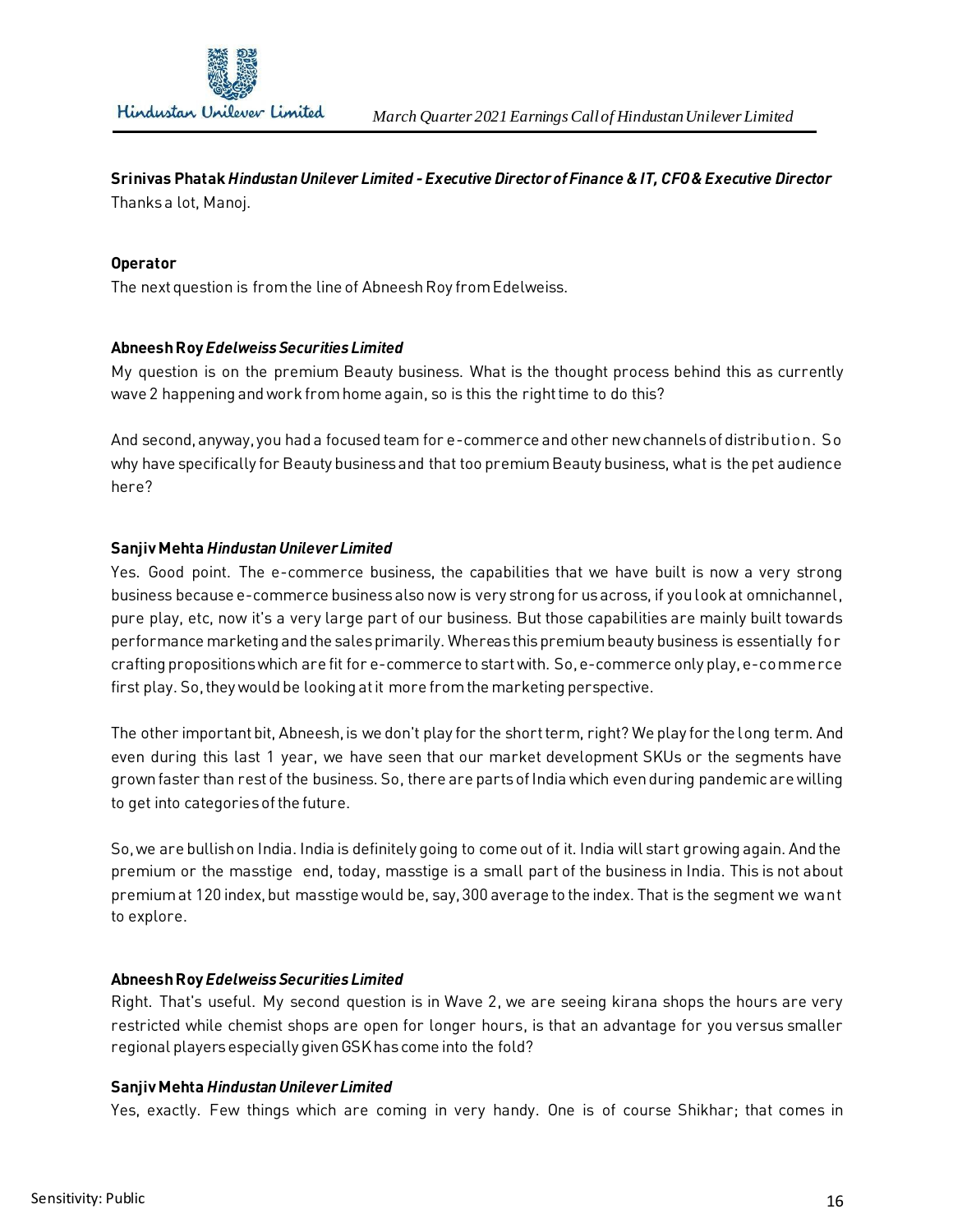

extremely handy. The second one is for rural India, we have a Shakti Amma, they come in very handy. The third is you're absolutely right after we acquired GSK, our footprint in the Chemist channel has significantly strengthened. I believe that this localized lockdown which are the right thing because you need to minimize the number of hours that outlets are open, but they still result in the offtake happening. It's not that what people try to do is pick up the stuff, do their shopping, not any time during the day, but during the time when it is allowed for the retailers to open.

## **Abneesh Roy** *Edelweiss Securities Limited*

Right. My last question Sanjiv is on Nutrition. You have done quite well, but my question is on health and hygiene. You mentioned LIFEBUOY has done well.

#### **Sanjiv Mehta** *Hindustan Unilever Limited*

Absolutely. I am very pleased to tell you Abneesh, that we have strengthened our market leadership.

## **Abneesh Roy** *Edelweiss Securities Limited*

And how has Domex done? Because you have been taking it to new areas and versus the other multinationals there?

#### **Sanjiv Mehta** *Hindustan Unilever Limited*

Domex is a much smaller player compared to other market leader brand in the category, but we are determined. It is gaining traction in the pockets where we are playing with.

#### **Abneesh Roy** *Edelweiss Securities Limited*

And in the new products which you have done in health and hygiene, which are the SKUs, which are doing really well, which you see good potential for medium, long term?

# **Sanjiv Mehta** *Hindustan Unilever Limited*

I believe that in the medium to long term, Nature Protect for its proposition should be doing well. Initially, there is a fad because there was so much of focus on everything related fetish for hygiene and cleaning. But one thing stand, we are going to invest behind this brand and make it become big because I believe that nature and cleaning that does and the properties of the Neem are very much understood by the consumers very strongly across the country.

#### **Operator**

The next question is from the line of Aditya Soman from Goldman Sachs.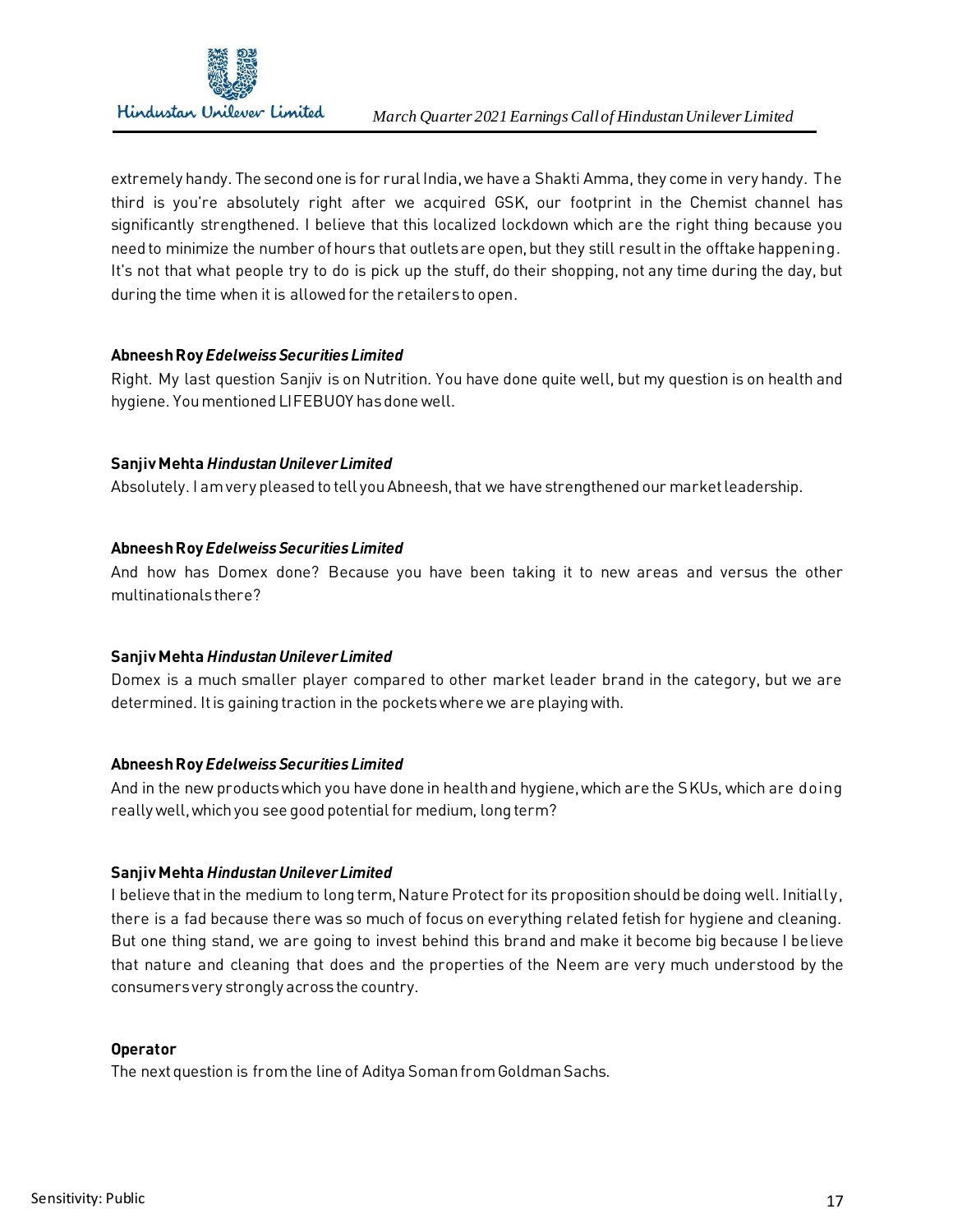

## **Aditya Soman** *Goldman Sachs Group, Inc.*

My first question is on Shikhar. You've added 350,000 outlets, which is quite remarkable for a single year and you indicated contribution has grown 6x. But can you give us a sense of where these outlets are? Are you in the larger cities? Are you spread across the country? Is it limited to a few states?

And secondly, in terms of the absolute or contribution to your business, how much would that be at this point?

## **Sanjiv Mehta** *Hindustan Unilever Limited*

See, we don't want to give the figure of what the absolute turnover is, but let me tell you, it is substantive. And the second important thing we have to understand, today Shikhar is being used to complement our existing system. It is not replacing, It is not that we have pulled back the salesman. But between the 2 visits of a salesman, if a retailer finds that he is out of stock, he can place the order. It's no longer linked to the beat of a salesman or during the pandemic when a salesman can't visit, they can place an order. So, it is complementing our existing system, and it is spread throughout India now.

#### **Srinivas Phatak** *Hindustan Unilever Limited*

Yes. So, many cities, just to complement what Sanjiv said, I think 2 sets are important. First is the numerical expansion. The second is the number of times that they use and the order values which are coming through. I think both are important for us and I think there is good progress happening on both those elements. And I think the important aspect is, it's a complementary channel,It's not a replacement. And therefore, we are pushing both. And in due course, digitization will really take its own course. But I think it's a combination which is super important, physical as well as giving Shikhar as a capability.

#### **Aditya Soman** *Goldman Sachs Group, Inc.*

I understand very clear, Srinivas. Just to add to that question, as you clearly mentioned it's complementary, but is there a completely different supply chain as well or does it just use the existing supply?

# **Sanjiv Mehta** *Hindustan Unilever Limited*

See, the back end is very different because you must understand that in the old system your fulfillment was synchronized with the beat of the salesmen. Now, it has to be very different because whenever our outlet place, you have to deliver the order. So, your backend has been completely changed and that's where the high level of automation is helping us.

# **Aditya Soman** *Goldman Sachs Group, Inc.*

Understood. Very clear. And just last question on this. Would you then have it for a same store or a same SKU or a same product? Would it still be on both systems or would it then a store will get divided by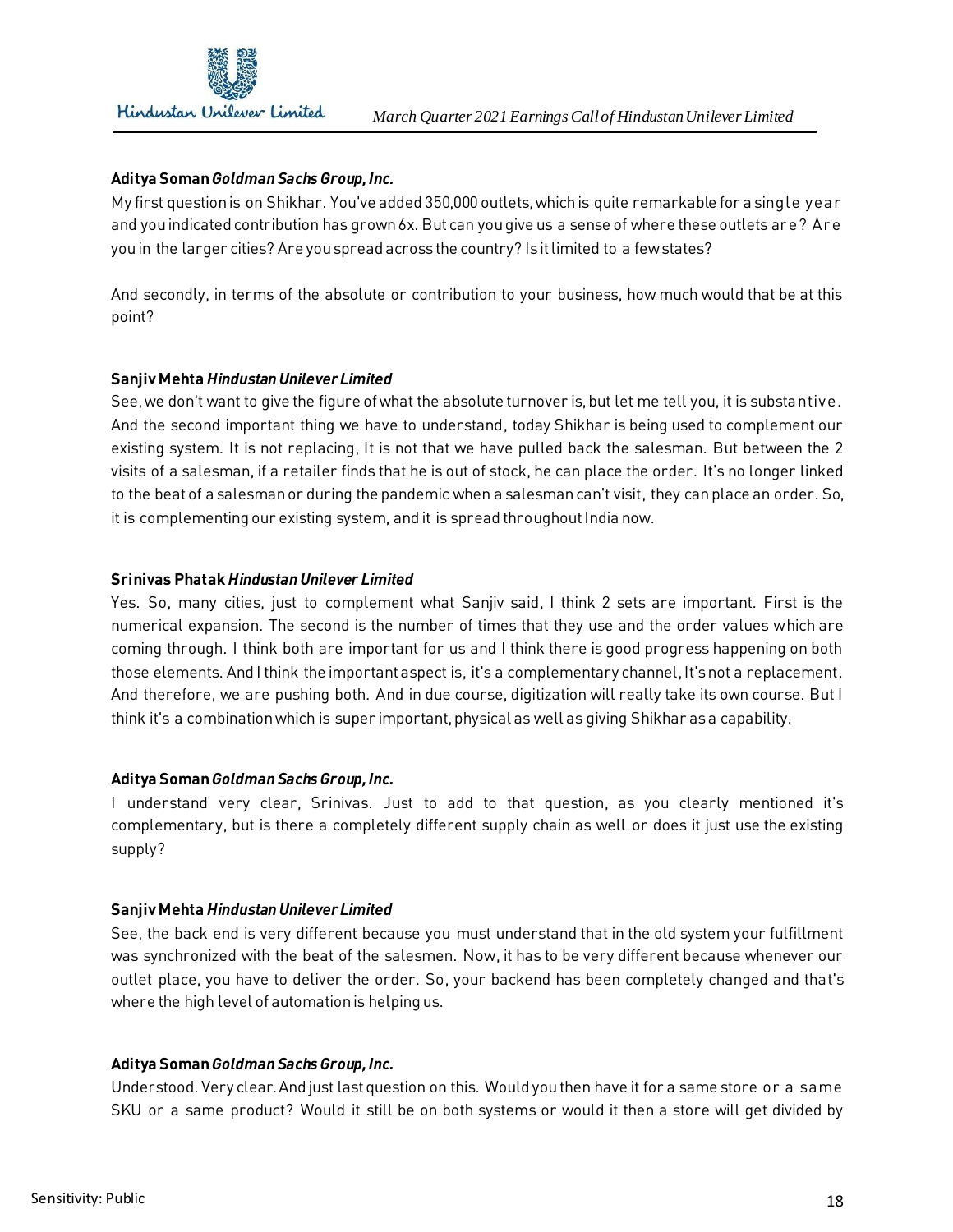

products and SKU?

## **Sanjiv Mehta** *Hindustan Unilever Limited*

No, no. Today, our whole portfolio is over there. And what we can do is, increasingly, we are able to customize the proposition for a store so that they pick up what is the most relevant SKU for them.

## **Srinivas Phatak** *Hindustan Unilever Limited*

You're not cutting stores, the Shikhar stores and not Shikhar stores. The salesmen still go, but the store has the opportunity at a time that they want looking at the demand pattern and their liquidity. They can order separately and we will service it within a time frame, which is a very sharply defined time frame. Because service is also an important one as we digitize and perhaps in some cases such as lockdowns and others, in some cases, it could also become a lead option if the retailer so chooses.

## **Aditya Soman** *Goldman Sachs Group, Inc., Research Division*

And how are you managing the pricing conflict? Or you don't think that is the case?

### **Sanjiv Mehta** *Hindustan Unilever Limited*

There's no conflict.

#### **Srinivas Phatak** *Hindustan Unilever Limited*

No, there's no conflict. See, as far as the salesperson is concerned today, we are taking into account what they sell by the normal ordering process in Shikhar. Because to us, it's actually building the capability and the complementarity, not about either/or. So absolutely, there's no conflict.

#### **Operator**

The next question is from the line of Percy Panthaki from IIFL.

#### **Percy Panthaki** *IIFL Research*

My first question is on the demand scenario. Now obviously, you said it's difficult to sort of give an outlook and I completely understand that. But I just wanted to understand what's your take on the current scenario, current as in the January to March quarter because your Y-o-Y growth really doesn't make sense to look at because the base was very poor. So, I'm looking at a 2-year CAGR and the 2-year sales CAGR organic is coming to around 4.5%. And this is a quarter where almost everything was normal. Maybe there was some amount of headwind on some out-of-home categories, etc, but there's also tailwind on hygiene, soaps, et cetera. So,at the overall level, I would say that March quarter was almost a normal quarter. And in a normal quarter, the sales CAGR is 4.5%. So, this seems to be quite a weak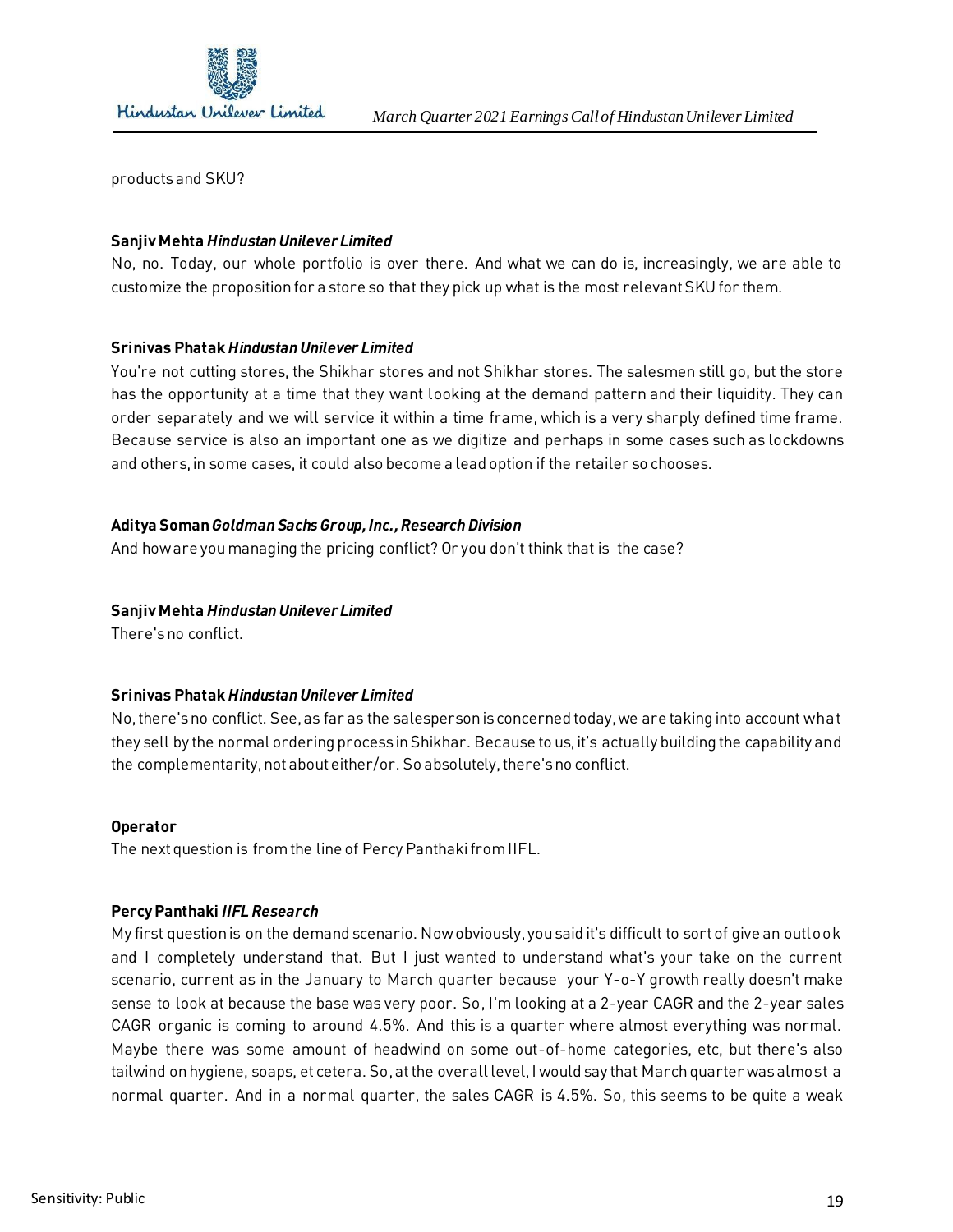

demand environment. So, I just like your take on that.

## **Sanjiv Mehta** *Hindustan Unilever Limited*

First is, I think that's a very classical spreadsheet model of looking at things. If we go back to the March quarter of 2020, I explained to you guys, that was the time when the demand was really soft and when we had a minus 9% growth, we had said the normative growth would be about 2%-3%. And the rest of the growth was linked to about the pipeline changes and the offtake impact because last time, the impact was mainly in the month of March, the last 10 days of the month of March. So,it would have been about 2%-3% growth because the rural was that time virtually stagnating. In fact, the growth rates have gone into the negative territory.

So, if you compare with that, and you don't put it together. This is not all the pipeline shift that has happened that you have sucked out stock one quarter and put back the stock another quarter that you can make it additive. So,this is not about additive. If you look at it from that perspective, sequentially, how the demand is growing and the 21% growth and even if you remove the 12%, you are still talking about a 10 % kind of consumption growth. In a country like India, when the GDP has still been soft, is a very good consumption story.

# **Percy Panthaki** *IIFL Research*

Right. Understood, sir. That's very clear. Secondly, again on Shikhar , I completely understand the use case during COVID times salesmen are not able to go, etc. And post COVID, you mentioned that it can be a complement, I mean when some SKUs run out, between the 2 visits, he can order. But that second use case that between 2 visits ordering, don't you think that's a very small use case? Because anyways, you would be visiting the shop, let's say, twice a week and you have so much of data analysis to make sure that you're placing the right product during your beat so that just in a 3-day period,it doesn't run out of it. So, wouldn't this be a one-off kind of case after COVID disruption is normalized?

#### **Sanjiv Mehta** *Hindustan Unilever Limited*

No, really. Percy, if you look atit, what does the retailer seek? Retailer seeks, first and foremost, speed of supply because anytime he is out of stock, he is losing sales. Because no consumer is going to wait until he restocksand then come back to him. They go to the next store and pick it up from there.

The other thing what we are doing linked to this is speed of supply replenishment. If you look at, say 2, 3 years back, in most cases we would collect the order on day x and supply the order on day 3 or day 4. Now with Shikhar in place and the focus over the last couple of years, now we do most of the deliveries is in plus one. You take the order today, deliver the goods tomorrow. That's the focus we are bringing in into the business.

And also, you must remember that a retailer, he doesn't follow scientific inventory model. He looks at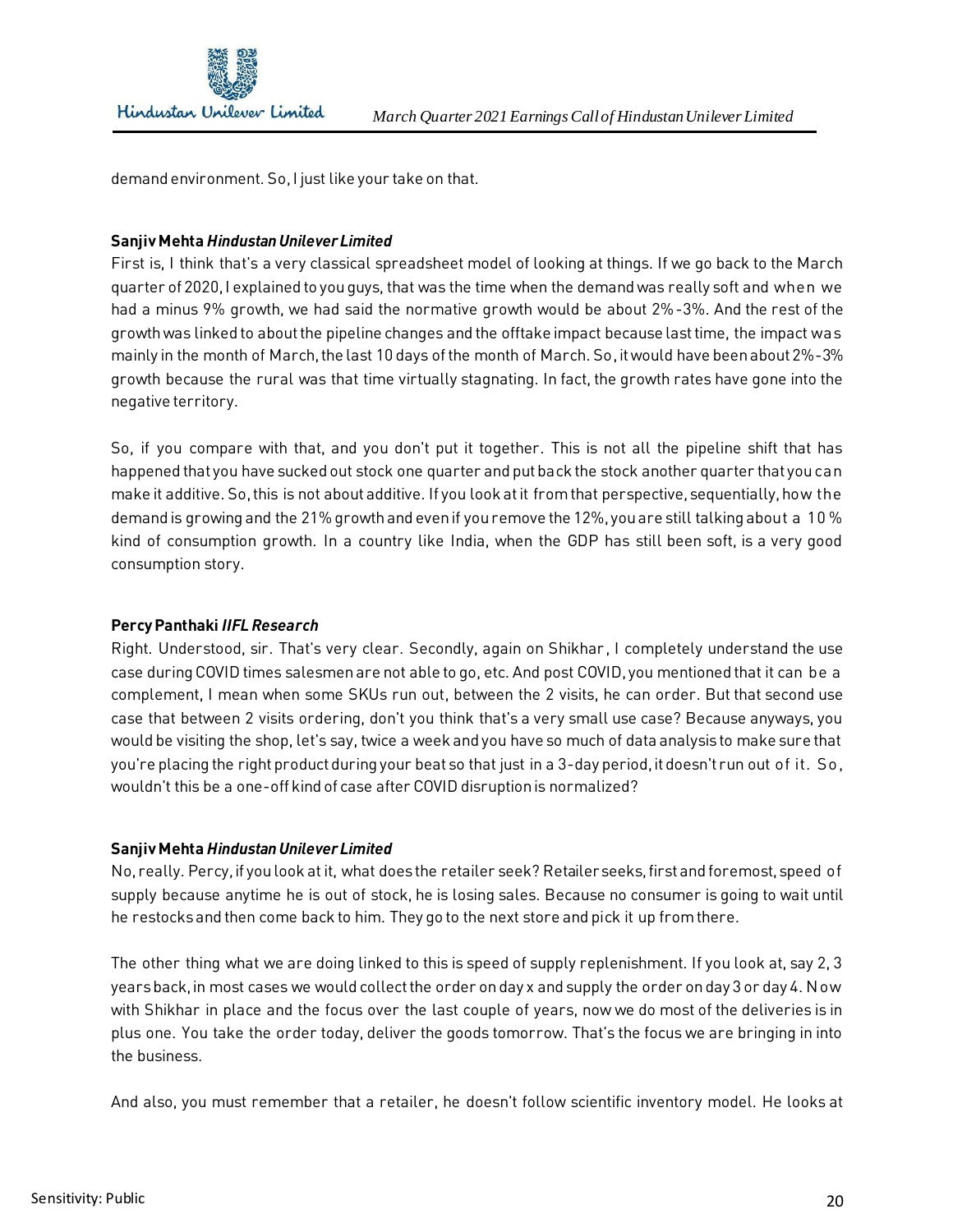

placing an order based on feel and sight. That's how he places. And that's the reason if you go to a store, why your out of stock is a pretty high level. And also, you must remember that his inventory pattern and the SKU stores, there is little science behind it. There's more a feel around it. So, what this does is that brings in the science of retailing to him. And there are patterns, this prompts him, he looks at it and he doesn't have to worry about that if he misses, he's going to wait for another 4, 5 days before the stock comes in. So, it's going to change the game tremendously from retailers' way of looking at the business.

The other thing, remember something, if you have a certainty of supplying to him and he knows it that irrespective of a salesman he can place an order, then he would have bigger assortment and lower inventory of those SKUS, which will result in better turns and better sales. And that's the kind of science of retailing we are trying to bring to a retailer. In many ways, what a modern trade bit to increase the turns and look at return per cubic feet of space. That's the concept we have to bring it to a humble grocer.

# **Percy Panthaki** *IIFL Research*

Understood. Understood, Sanjiv. Srini, one quick question on margins. If I look at the segment margins on a sequential basis, Q3 versus Q4, the Home Care margins have sort of expanded despite inflation in crude related commodities. And the personal care margins have contracted despite maybe skin care coming back after the lockdown and also the fact that, historically speaking, your Q4 margins are higher than Q3. This has gone in the reverse direction. So,any kind of insight you can give on these 2 points, please?

# **Srinivas Phatak** *Hindustan Unilever Limited*

Yes. Let's take BPC and the big drag is really on, let's say, skin cleansing costs. So,if you see some of the numbers which I quoted, I said even to cover costs, one would have to price between 11% to 13%. If you need to price some margins, it goes into high teens. What we've been able to land because we've been taking prices every few weeks and sequentially are taking them up, you're still not in the stage where you completely been able to price out costs.

The other important element is that Palmincreases have continued to happen even on a sequential basis. So I think what you're seeing there is the impact of skin cleansing, which is coming through and skin cleansing is a large category for us. But from a strategic perspective, it's absolutely the right one because if you take prices more frequently in small chunks, you actually gain quite well from a volume perspective. Then over a period of time, you'll be able to build it back and then get into a margin expansion space. So that really, to a large extent, explains in BPC.

In Home Care, and I think it is what I was trying to tell you that in cases while you lag, in some cases, it gives you an opportunity that you can get quickly into replacement pricing. And in the case of the commodities going up, you can better benefit of stock. So,for what's really happened in Home Care is that we've seen some of the benefits come earlier where some of the costs will come back in due course in June quarter.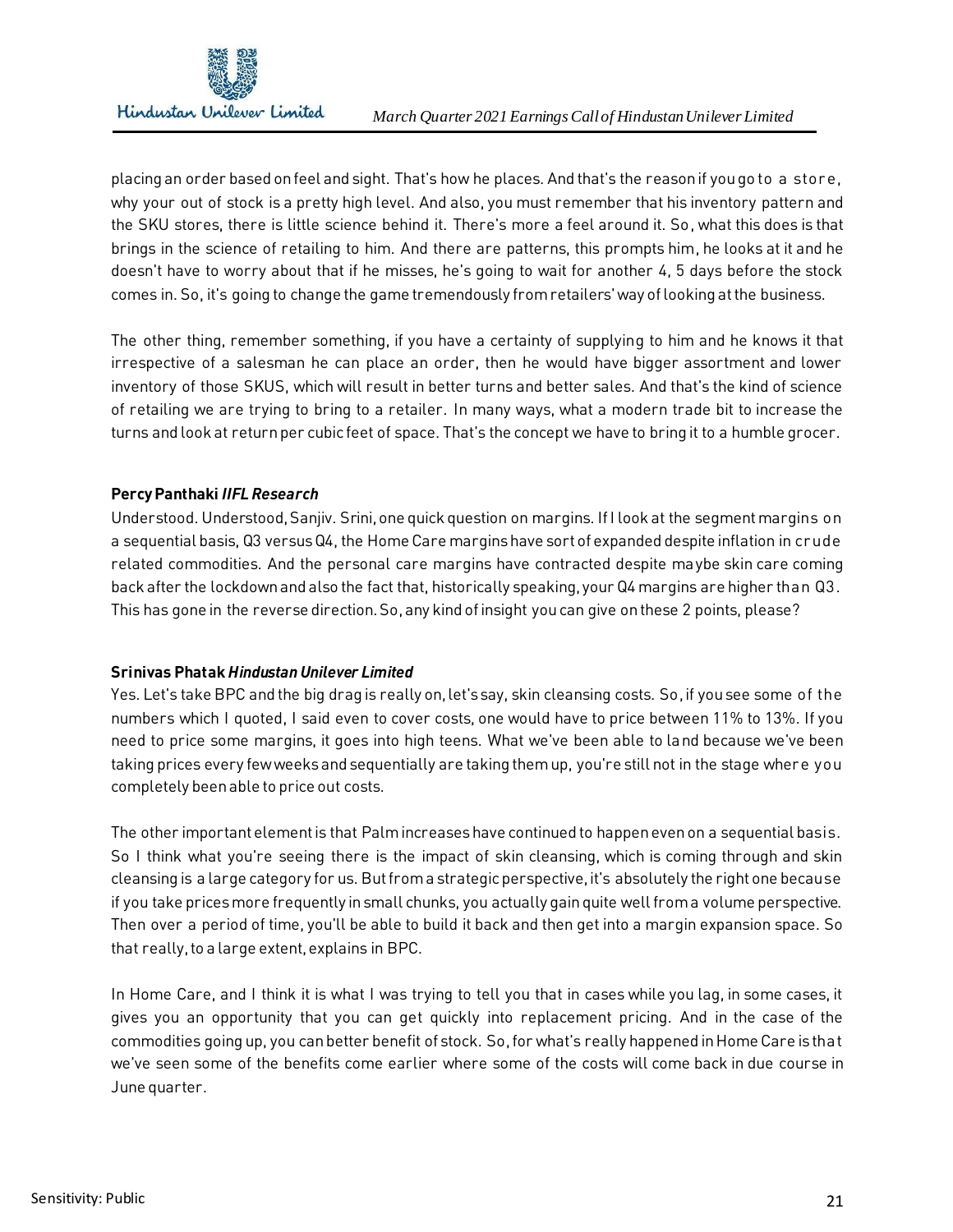

It's a combination of that, which then starts to explain what's really happening to individual categories. But I think the best way to look at these kind of times is use the total portfolio, manage it in a manner which is sensible. Therefore, I think we can well our first focus is to try and manage within the division. But given the advantage that we have having 3 large divisions in a large HUL, we actually use our portfolio to play to balance it out, protect the business model, but continue to drive growth. Hopefully, that gives you a bit of a flavor on both divisions that you've asked a question.

## **Operator**

The next question is from the line of Shirish Pardeshi from Centrum Capital.

## **Shirish Pardeshi** *Centrum Broking Limited*

It was a very good volume-led performance, and I was quite impressed. I have 2 questions. One question is basically on the nutrition portfolio of Glaxo. A year before we heard you saying that there are some plans and what we have executed and we have seen the challenging time, would you be able to share what are the hits and misses, particularly from the Glaxo portfolio?

## **Sanjiv Mehta** *Hindustan Unilever Limited*

See, if you look at the GSK portfolio that we have got, one is within that the HFD portfolio and then there is the biscuits etc. Now biscuits etc, we are still trying to put our arms around what do we do with that in the long term. How do we make it into something which is much more nourishing, which is complementing our thrust on providing nutrients, minerals and vitamins to the consumers. So that still we are grappling with it. It had a big spike last year same period, but this year, of course, it has come down significantly. So that, I would say, is still a work in progress and we have to determine strategically and from an innovation perspective, what do we do.

The other big plus, I would say is, what we are crafting is the high science portfolio which we are bringing it all under an umbrella of plus, which would be for women, which would be for lactating mothers or which would be for people having osteoporosis, those kind of things. That is the high science one, which I would say there would be a lot of thrust in the days to come, the full range.

Then there is long-term investment which is market development. And if you would recall, the penetration of HFD in India is in 25%-26% range as opposed to skin cleansing category or tea category or laundry category which is near universal in the country. So, there is a headroom to grow. And again, the strong pockets of business for us are east and south of India.

So for us, we have to do many things. One is geographical expansion, which we have started doing, like we have rolled out Boost nationally. The second bit is how do we drive penetration like the way we have created categories in shampoos or in conditioners now we are doing. So,with a similar thrust, we want to make it more accessible, but with the same nutrients that a person who would buy a jar gets it. And that is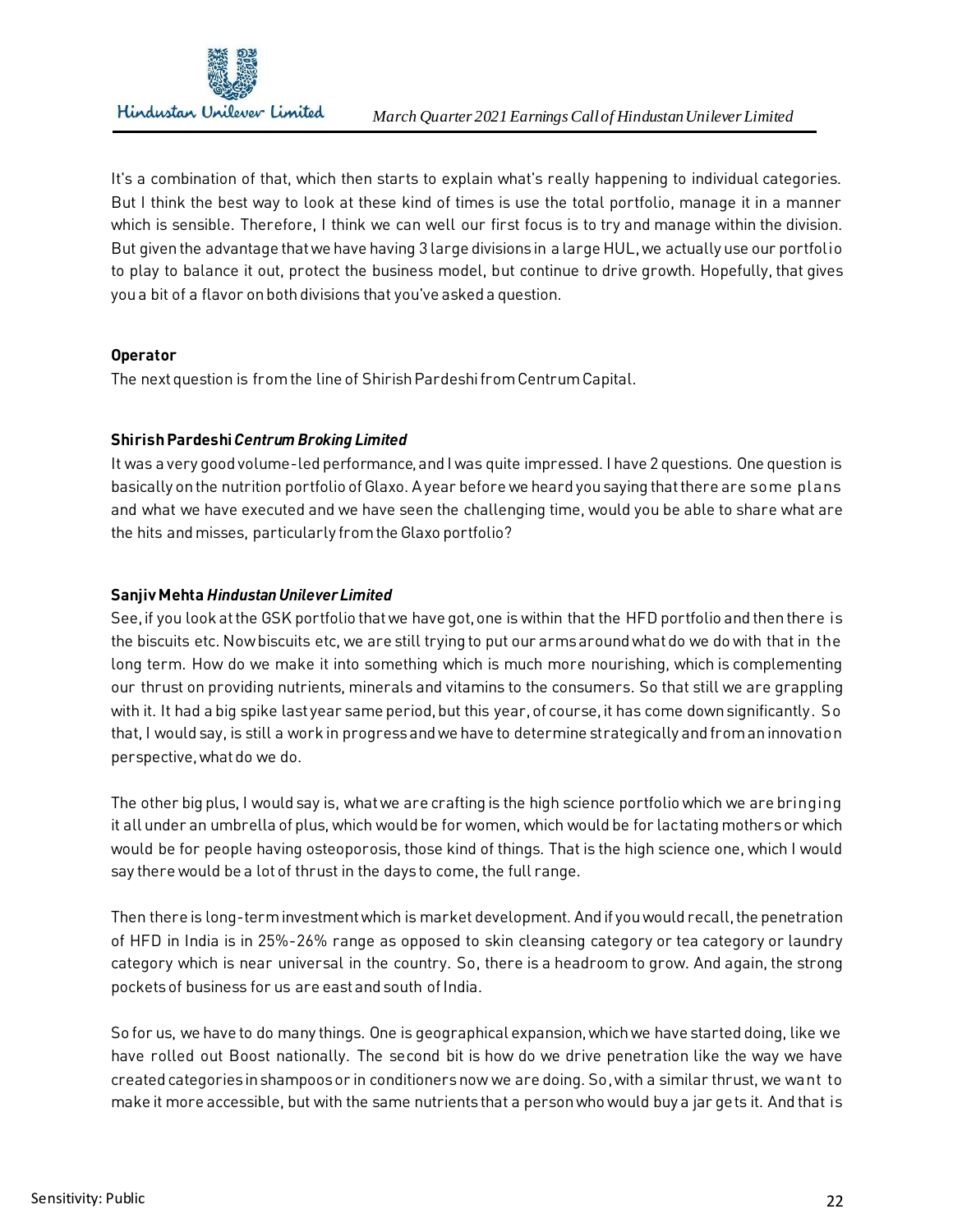

where our thrust is coming in from a perspective of going in for sachet or going in for flexible packs to make it much more cheaper and accessible.

Now market development, you don't get the results immediately. That takes some time, but we are committed to the investment because that is what will give us growth in the long term. And as far as margins are concerned, you have seen it. I think we've moved with speed. We are running ahead of plan, and that also then gives us the fire power to invest behind market development.

# **Shirish Pardeshi** *Centrum Broking Limited*

Got it. Just one follow-up on this. If you look at the market development what you have done over the last 6 months with a more agile speed, would you be able to quantify your reach in terms of when you acquired the business, and now what would be the reach for the HFD portfolio?

# **Sanjiv Mehta** *Hindustan Unilever Limited*

Sorry, there is one more angle I wanted to cover with you is the sales integration. Now the sales integration is still underway, and the benefit of significant scale-up of outlets we are yet to see. And market development also, while we are placing it, going home to home like we normally do. And just to give you an idea that as a market development process, across different brands putting it together, we cover nearly 100 million touch points every year, more than 100 million. So that has got a bit hampered because of physical constraints. But as soon as things open up, we will recommence. And we had already started this until you get pulled back because of the second wave. But as soon as this settles down, we'll recommence. So,market development takes place, you have to reach, you first seed it, before it reaches a point of inflection. So too early to give those numbers today as to how much is it resulting in conversion, how much is repeat by, it's still too early to do that.

# **Shirish Pardeshi** *Centrum Broking Limited*

Okay. My second question on the inflationary part. That's for Srinivas. Would you be able to quantify what is the inflation basket in terms of overall cost inflation we have seen at this time? And how much price increases we would need to take to mitigate that cost?

# **Srinivas Phatak** *Hindustan Unilever Limited*

Look, Shirish, I'm not quantifying in each of the categories and at an absolute number because it is too granular,we don't do that. I have given you a clear indication from, let's say, cleansing perspective, I think that's a good number. I think I've given you the inflation, I've talked about what one needs to price for cost and margin, and I've also explained to you where we are and our approach to it. I think that's a good way to look at it.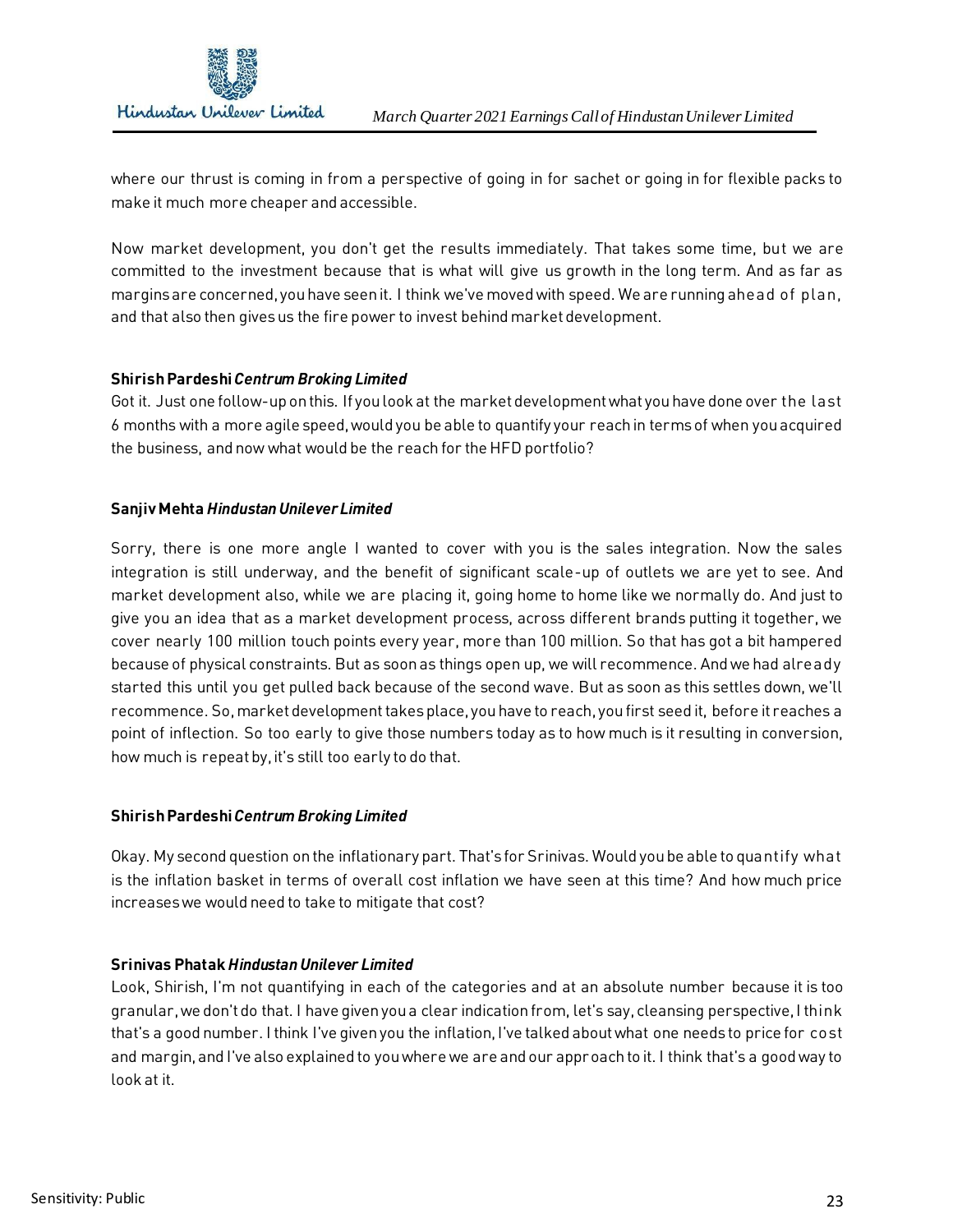

From a tea point of view, I think it will be fair to say that, look, now we have got a few months away from the new crop. So,whatever we are priced in, I think we need to take up prices, I think you need to wait and watch and really start to put our head around what will be the new crop, which will come and the crop will come in about a few months' time.

Crude is a moving picture. So let's see how that evolves. We've started to see \$5-\$6 moves continuously. But if it starts to sit around \$65 odd, then there is more pricing coming through. But at this stage, we're not quantifying in the other categories and an aggregate in terms of rupees crores.

# **Shirish Pardeshi** *Centrum Broking Limited*

But would you be able to quantify how much price increases as the company overall portfolio?

## **Srinivas Phatak** *Hindustan Unilever Limited*

We can do all of that, but we're not doing that right now because I think the focus right now is not to price up for margins where we are, Shirish. As I've said right now, given the state of the economy and the condition, it's important to continue to get your supplies, important to get your volumes and protect your margins in a healthy range. Therefore, our focus for now will be maintaining a healthy range rather than trying to price up for margins given the inflation.

# **Shirish Pardeshi** *Centrum Broking Limited*

Srini, all the best to your future assignments. We will miss you.

#### **Operator**

The next question is from the line of Varun Singh from IDBI Capital.

#### **Varun Singh** *IDBI Capital Markets & Securities Ltd.*

Just 2 questions. One is I just wanted to understand your view on de-premiumization. So I mean if we look at the regions or geographies wherein lockdown has been imposed. So these are also regions where we kind of post more of our premium products. For example, these would be regions wherein more number of washing machines, etc. would be used. So of course, your execution has been done extremely, extremely well, but there has been absence of personal income, especially people who are self-employed. And therefore, how do you look at these de-premiumization trend to be impacting the business as well as margin, sir, at least for next couple of quarters, 1 or 2 quarters?

#### **Sanjiv Mehta** *Hindustan Unilever Limited*

Yes. Thank you for that question. Let me explain a bit of when we talk of premiumization today in India, what is it. Yes, we talk about premiumization as products which are sold at an average index of 120 and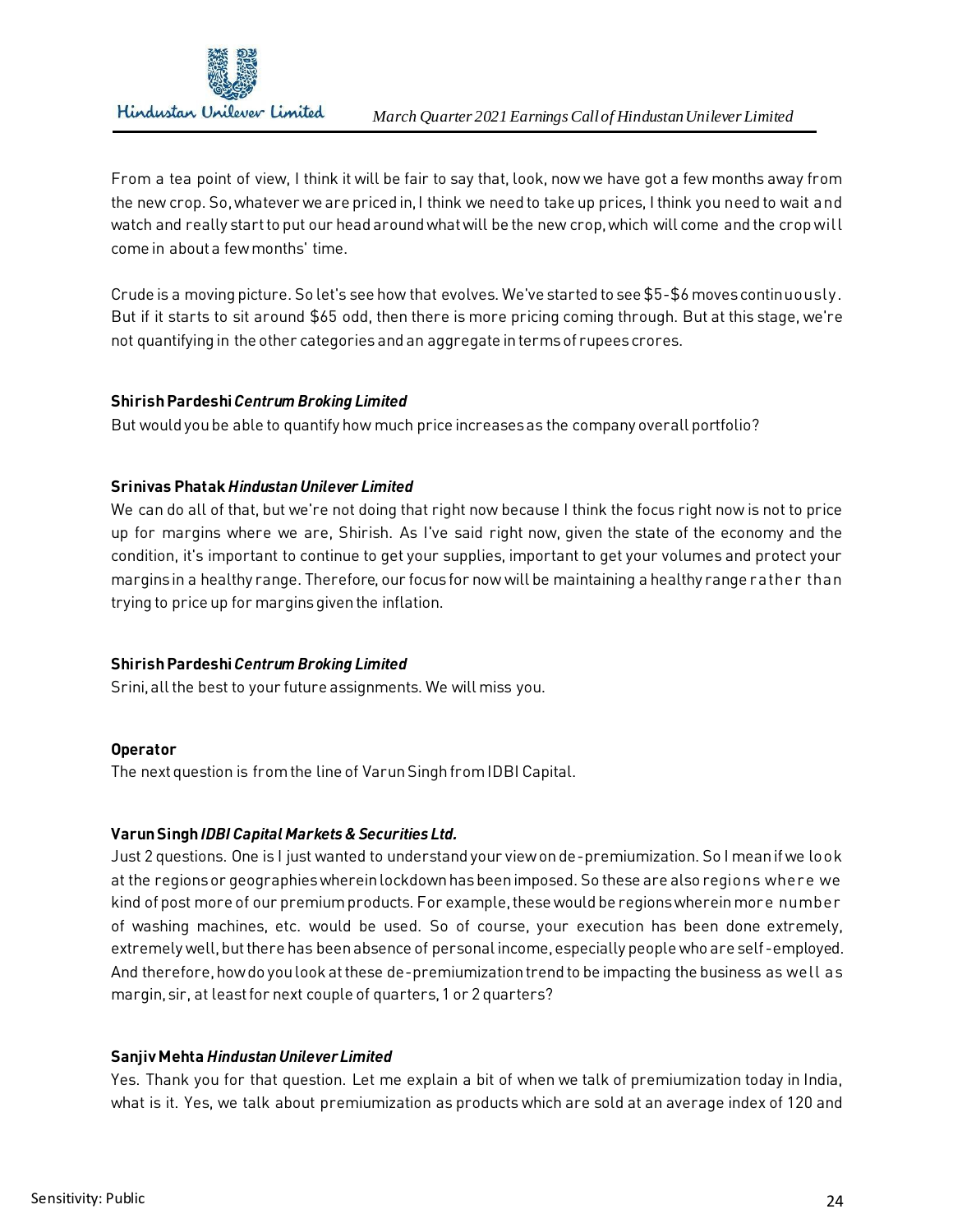

above. This is not masstige or not prestige products, so this is a higher order benefit. That's what we look at. And generally in India, the higher order benefit products are consumed by consumers of higher living standards, who are more insulated from the vagaries that impact a common man in India. So that's the reason they remain pretty resilient, so long as the supply chain and the distribution works. And that's been also very clearly what we have seen. That's been the picture. So it's not that the relative premium brands have stopped selling. No, that's not been the case. But yes, when you see the bulk of the consumers in India who are at mid- to lower tier, they try to go for more value when the times are tough, and that may happen. But I think if the second wave does not spread deep into rural, then the rural consumption story with the resurgence for reasons that we know have been strong should continue this year also.

## **Varun Singh** *IDBI Capital Markets & Securities Ltd.*

Yes, sir, absolutely, sir. And just last question, sir, just wanted to understand brand positioning regarding Domex brand. So I have observed, we have a lot of advertisement which says don't just cleanbut disinfect, and we are promoting Domex as a brand for surface that is infected. But don't you think that Domex is a brand which stood for toilet cleaning and now we are kind of pushing this product for cleaning high prestige areas, kind of living room or other places. So a brand which stands for a toilet cleaning, I mean don't you think this is a classic case of violation of so-called off-line extension in marketing? I mean how should we I mean just curious to understand your views around this.

# **Sanjiv Mehta** *Hindustan Unilever Limited*

See, Domex is one of the biggest brands in the world, and it has very strong market positions in several countries. And yes, is what we are looking at, not to restrict it to just the toilet cleaning, but we are also looking at it cleaning other surfaces. And it has a very strong proposition of germ and virus kill, and that is what we are looking at to harness during this period, and that is how we have also been trying to make the brand come alive. The work that we have done in various railway stations in India is towards killing the virus, and that's how you strengthen the proposition of the brand through this kind of activation. So yes, it is never easy to build a brand or extend a brand. But if you were to ask me with its strong functionality, is this a brand which can go beyond toilet? I believe it can do so.

# **Srinivas Phatak** *Hindustan Unilever Limited*

Sanjiv, if it's okay with you, Sanjiv and Amit, I'll now take some of the questions which are on the web, conscious of time, so that we want to get the call done at 7:00.

The first question has come from [Saithina Chaudhry] from [Kredent Info Edge]. The question is, what is the contribution of GSK CH to top line and margins? How much contribution from Chemist channel and going forward is the management contemplating to increase the share in Chemist or any near -term CapEx or acquisition?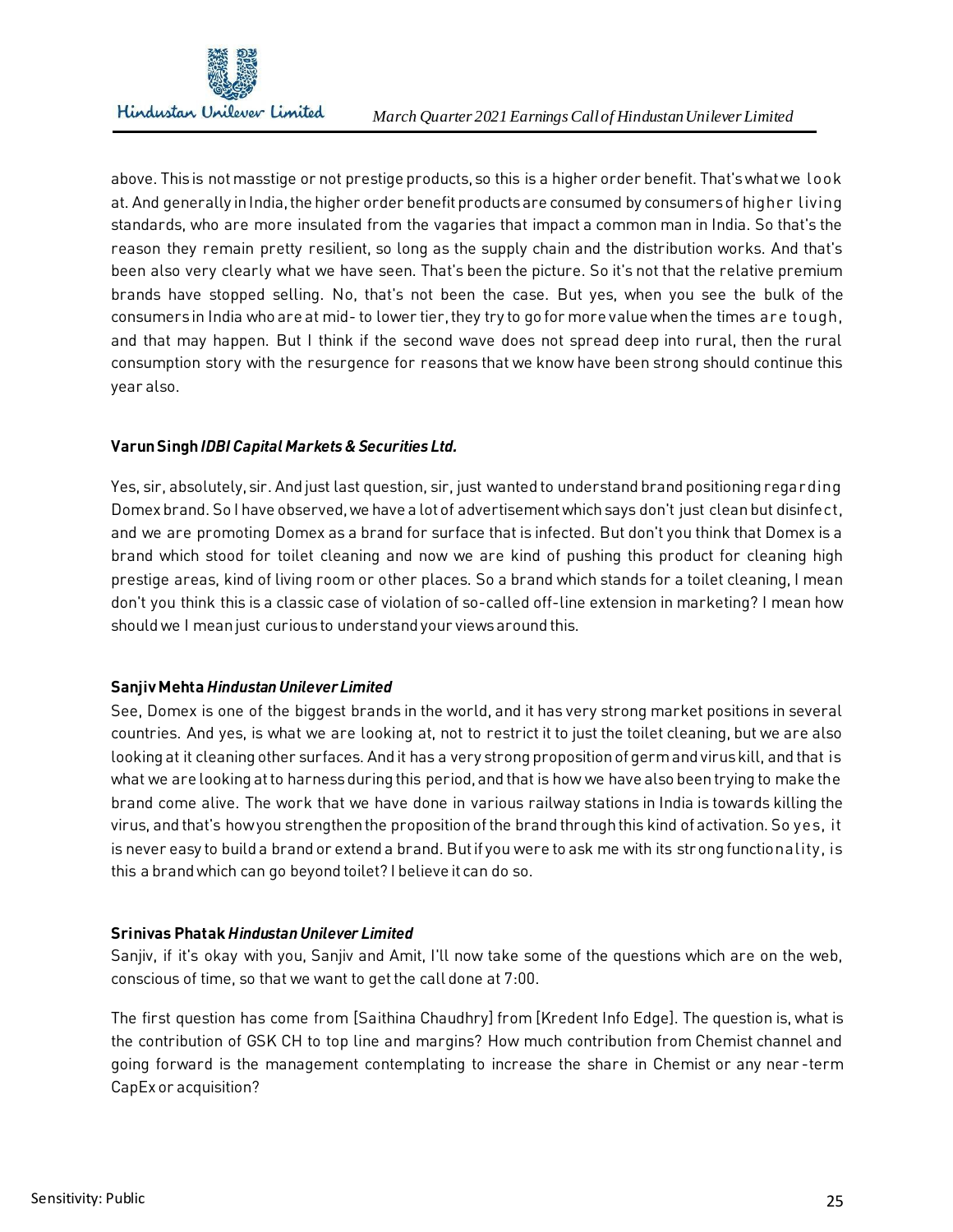

I think, you can see from our reported numbers, we have said that the total reported growth is 34%, whereas we said, excluding the impact of M&A, which is predominantly GSK and a little bit of VWash, it's 21. So if you look at the numbers, you will be able to actually calculate what is the GSK contribution to top line. And it was also published company, you also had that information. If you go back to some of our previous investor presentations, we've given you the annual numbers.

From a margin perspective, we are not specifically calling out the impact of GSK CH, but you can do some math. What we've said on a like-for-like basis, margins have expanded, and they've gone up by 370 basis points. Clearly, nutrition is margin accretive to us at a bottom line level.

On the Chemist channel question, we've had a conversation and Sanjiv has answered that. How we are looking at the chemist channel and how we are approaching it with the complementarity of the portfolio. I think that covers your question adequately.

Your question on CapEx and acquisition. Look, we continue to invest in terms of what's really required. We continue to be open to M&A, but that's not something that we will discuss in an investor call. At the right target and the right price and the right timing, we will talk about it.

The next question is from Akash from a company called JCB. I think it's a question where they're saying about the crude chart and the indexation. I think Akash, I will request you to get in touch with our Investor Relations team. It's really what you take as a base and how you index that really changes. I think the periods have been changed to make it more contemporary. But our IR team will be more than happy to clarify that for you.

The third question is coming from Rakesh Roy from IndSec Securities and Finance. The question one was on how was the rural and urban growth during the quarter? And can you share the rural urban volume in Q4 and for the full year? We are happy to talk about the market trends with respect to rural and urban growth targets. We don't step out our performance in that granularity. Rural has been growing well. Rural has grown in double digits even in March quarter, continuing the trend of December. Urban, we did see that had come into positive territory, up into low single digit, low to mid-single digit, whereas the December quarter, it was much lower. So I think that starts to give you a directional shift what happened in the quarter. Obviously, we'll have to see what comes next with the pandemic really moving at the pace that it is.

There are some questions from Arth Bhatia at Arth Bhatia is an Individual. Arth, we basically focus these calls for institutional investors. I do encourage you to please reach out to our Investor Relations team if you have any questions, and they'll do their best to answer your questions.

The next question is from Sanjay Singh from PineBridge Investments. I think -- I think Sanjay has got some good suggestions for us. He says we are very confident that the company is doing best-in-class work on the environmental front. However, he feels that there is improvement for our data disclosure.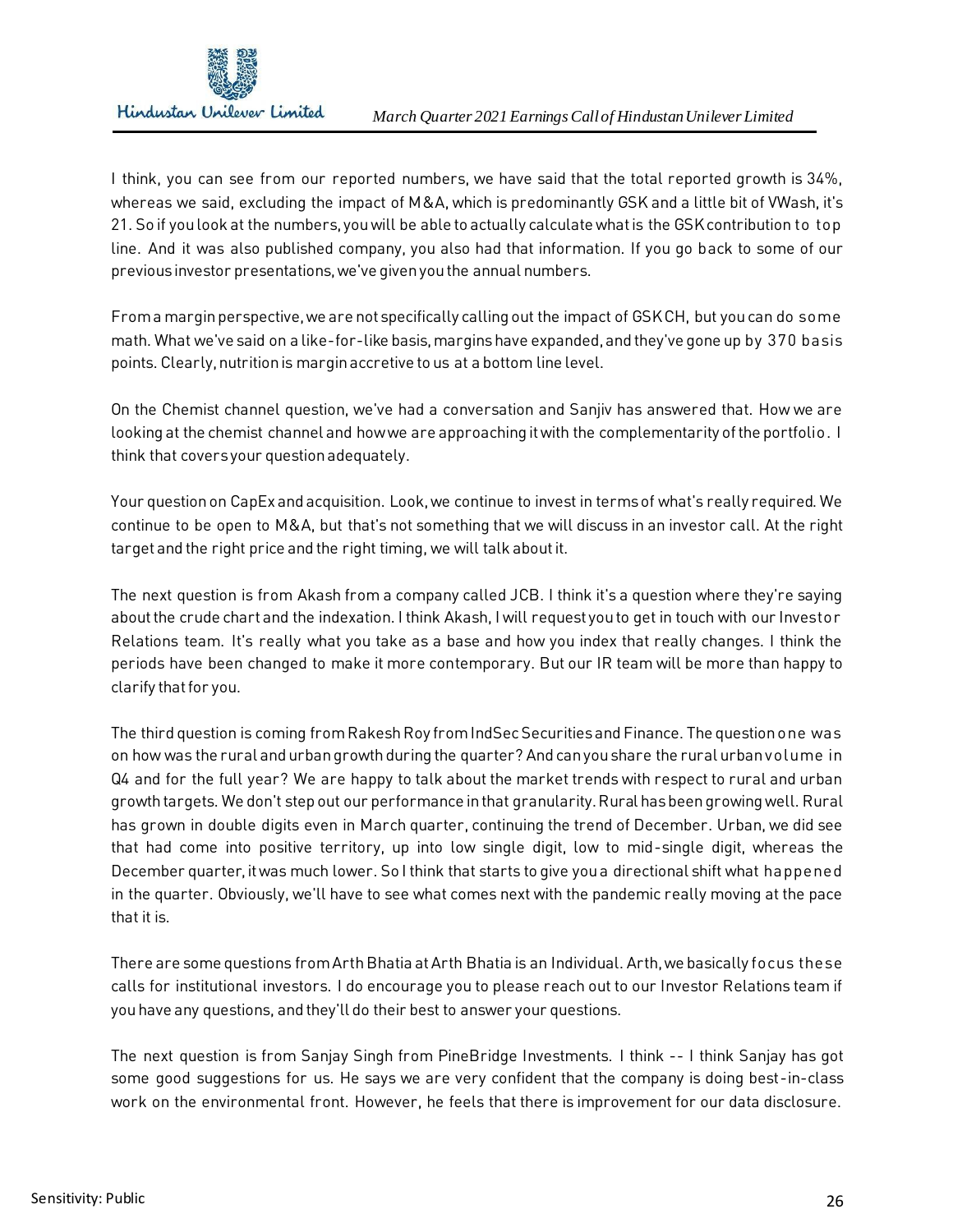

And he has also gone on to give certain suggestions such as SFDR norms coming into force in European Union, etc.

Sanjiv, do you want to give a bit of a flavor on our commitments, whether it's climate or social? And obviously, the disclosures will come through in due course.

#### **Sanjiv Mehta** *Hindustan Unilever Limited*

 Yes, certainly. As Unilever, we have made some very aggressive agenda around what are commitments that we have done, and we have done it in the new, what we call as the compass. And the commitments that we have done are zero emissions in operations by 2030, then it is net zero emissions in our value chain by 2039. Then the third big commitment we have done is replace fossil fuel derived carbon with renewable or recycled carbon in all our cleaning and laundry products by 2030. Then we have also made some bold commitment in plastic, halving our virgin plastic footprint by 2025, help collect and process more plastic packaging waste than we use in packaging our finished products, and very importantly, ensuring that 100% of our plastic is reusable, recyclable or compostable by 2025. So these are on the environment side. We have very clear commitments, and we are progressing as Unilever reasonably well.

And as the largest volume-based company of Unilever, for Unilever to deliver, India has to deliver. So in India, we are very committed to all these targets that we have taken. The other ones are big commitments we have done on the social side, yes. What we are talking about is no longer in all our entire ecosystem, not just paying minimum wages, but paying living wages. That's a big one we are talking about. Then the other big we are saying is that we will reskill with employable skills and provide skill to 10 million youth, and a large number of them we'll focus on in India. And in India, we are very clear that we have created a water potential in the last 8 years of 1.3 trillion liters, working in thousands of villages. And by 2025, we'll add another 1 trillion liters to this.

So very clear commitments that we have made. And at some stage, when we have the next investor conference, we will share that with you in much more detail. Is that fair, Srini?

#### **Srinivas Phatak** *Hindustan Unilever Limited*

 Yes, absolutely. Thank you for response on the actions and we'll definitely start to publish more information and data, investor conference and an ongoing basis in light of commitments that we have made.

Very quickly, I'll just take the last couple of questions. Latika, you had a question on the e-commerce channel. Broadly, it's in the range of between 5% to 6% for us in terms of our contribution. And the profitability of this channel continues to be high. E-commerce is the highest profitable one, more profitable than modern trade and which in turn is also more profitable than our general trade. On Shikhar, I think we briefly touched upon it. We talked about there's a large footprint. We also talked about the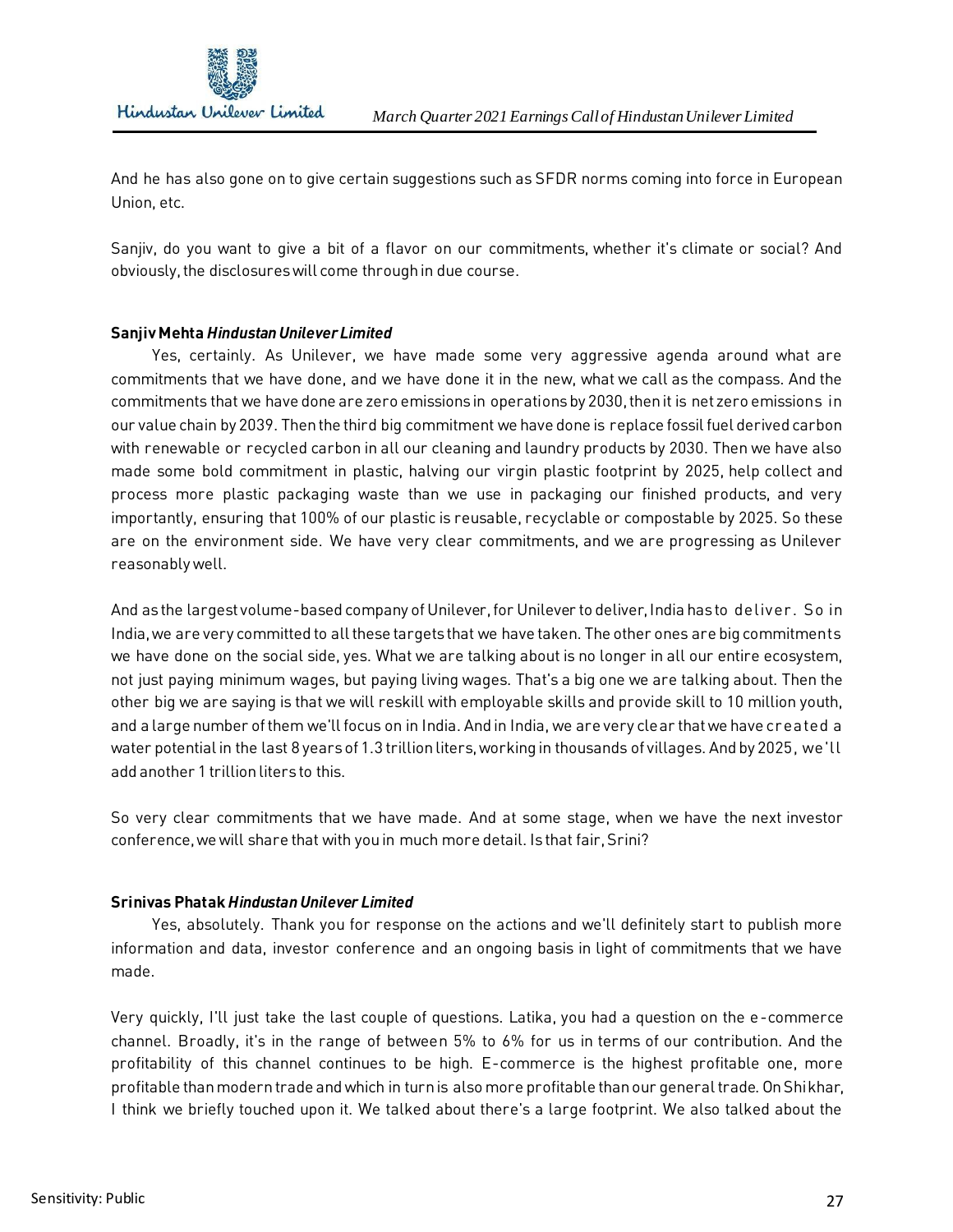

numerical stores. And I also called out that it's important to talk about adoption. We have started to see that where we have gone in early with these sources, we have started to see good adoption that means people are ordering more than 4x or 5x and 6x and 8x in a month. I think for 4x is actually a good cutoff, and we are monitoring that closely. We do believe that there's going to be a dramatic shift over the next few months, and we could talk about this in future. I think overall, the complementarity works well for us, and that's the important piece. And intuitively, you see that when people start to order through the app, and if done well, you also start to see better assortment, and that helps from a growth perspective and a mix perspective.

I'm just trying to see if there's anything else which is important here. We've spoken about the nutrition, there are a couple of questions. We have spoken about nutrition. We have spoken about SAP implementation. And I'm picking up a question from Nomura from Mihir.

We've also talked about the CD systems, which will go live in the next few months,3 to 4 to 5 months. A combination of that is when we really start to enable us to unlock the full capacity, which is -- or the full potential, which is coming through from a point of view of our go to market.

And maybe I'll take the last question here, and I'm sorry, we'll not be able to do justice to all. The last question here is from Binoy Jariwala from Sunidhi Securities. There's a question about we had taken - we have put up a subsidiary with an authorized capital of 20 billion, what is the status? I think the company has been incorporated as Unilever India Limited. We are investing significant capital into it, and we are actually putting up a new blown powder plant, which is coming under this subsidiary, which actually will be very, very relevant for us because today, we are actually having to import blown powder given the demand. So that's one of the big CapEx which is getting housed in this company, and the project is progressing well.

Broadly, that brings -- I know there are a few questions, but that broadly brings the call to a close for us. Before I hand it back to Amit, I think I want to thank Amit for the stellar job that he's done in the company across various roles. He's been a quality talent for us in finance. I thoroughly enjoyed working with him in the past couple of years, and I wish him the very best. And I also wish Ritesh the very best as he steps into this role, and he makes it his own from the first of May.

Last one, I want to thank all of you. I think I continue to say that you are our partners. You gave us a lot of external perspective, you support us, you challenge us, all of which gets us to be in a better place. So I want to thank all of you and wish you the best. Please be safe. Take care. Wash your hands, use any soap. I don't mind if you do use Lifebuoy.

On that count, over to you, Amit. Thank you.